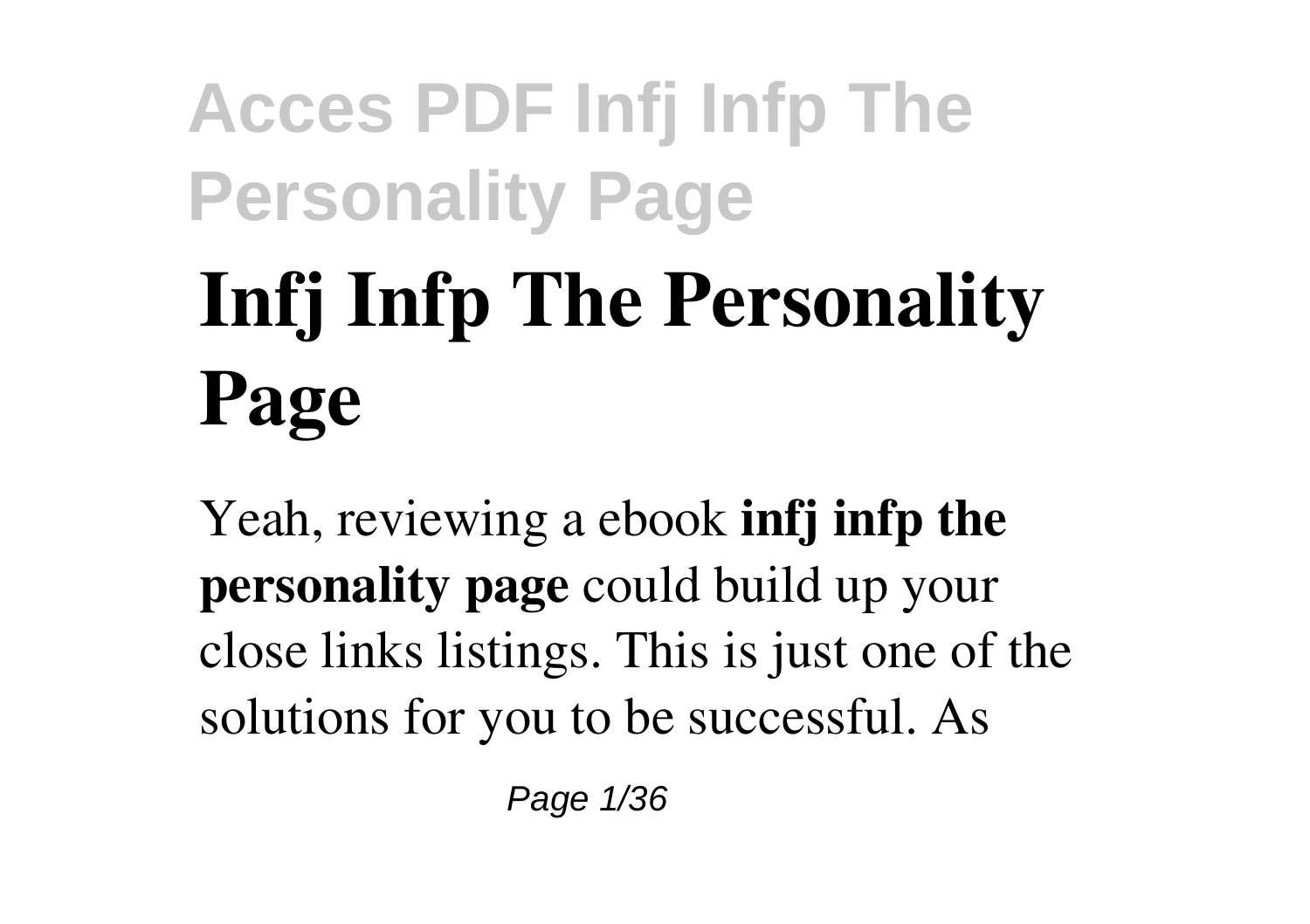understood, success does not recommend that you have fantastic points.

Comprehending as skillfully as pact even more than new will find the money for each success. neighboring to, the notice as well as keenness of this infj infp the personality page can be taken as with ease Page 2/36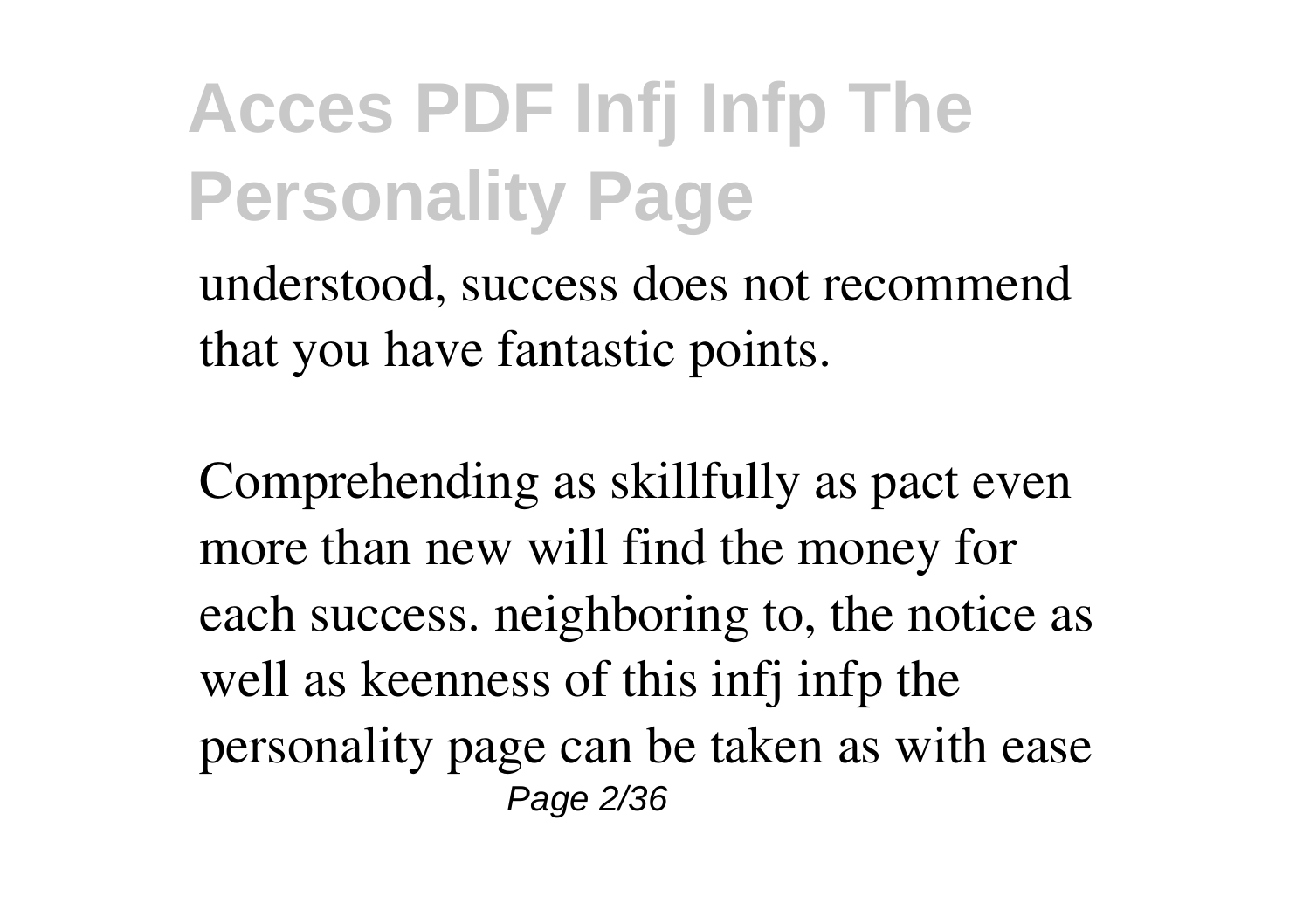as picked to act.

Why I love INFJs as an INFPINFJ and INFP INFJ vs INFP: What are the Differences?

Personal Lessons From INFP and INFJ Interviews*An INFJ and INFP Compare* Page 3/36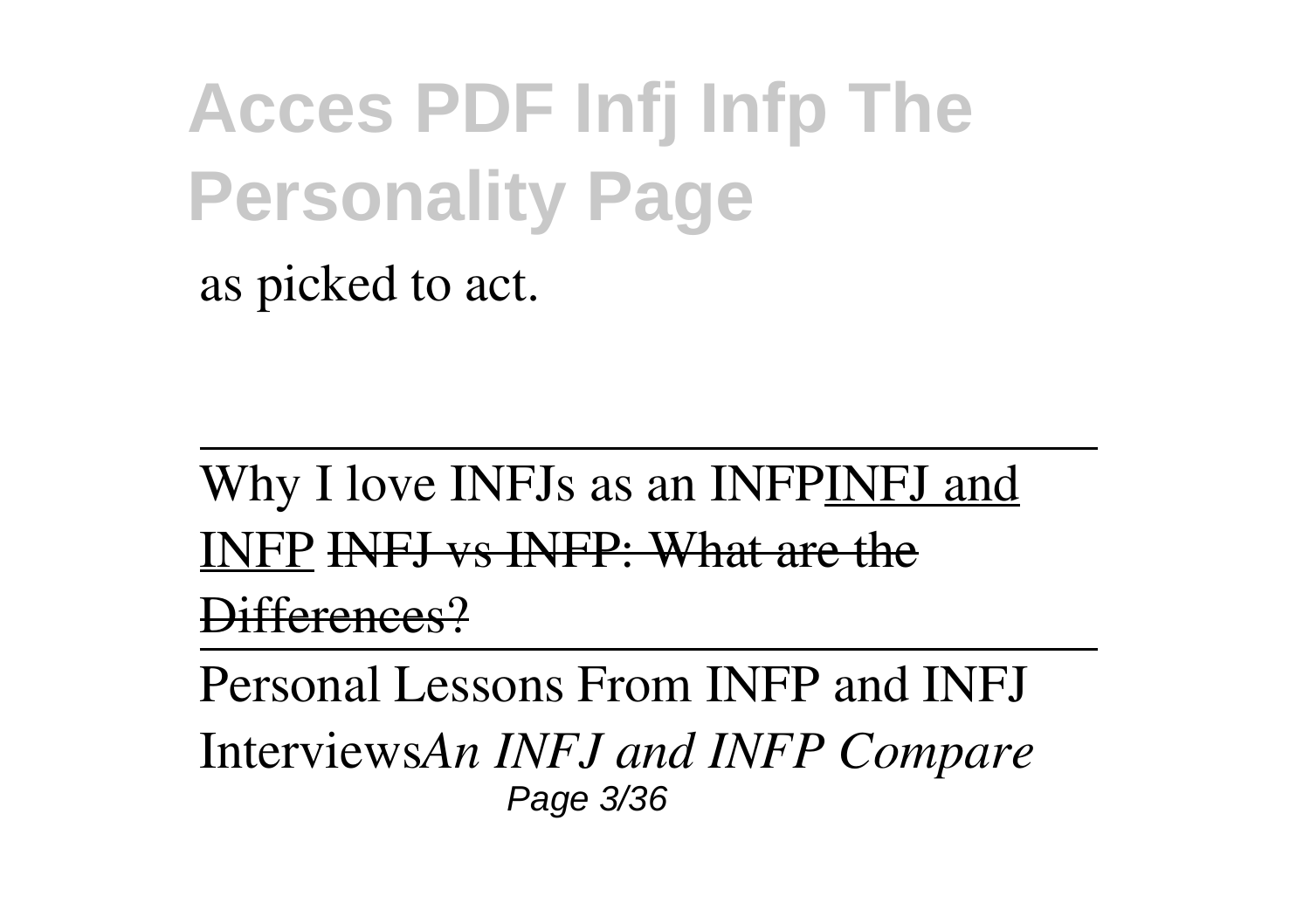*Childhoods (ft. Sean @INFP HD)* How Do INFJs Compare To INFPs? | INFJ Vs. INFP | CS Joseph INFJ vs. INFP | The 4 differences *INFJ vs INFP - 4 Ways to Tell the Difference!*

My Thoughts on the INFP Personality as an INFJINFJ INFP Differences *5*

*Differences Between INFP and INFJ* Page 4/36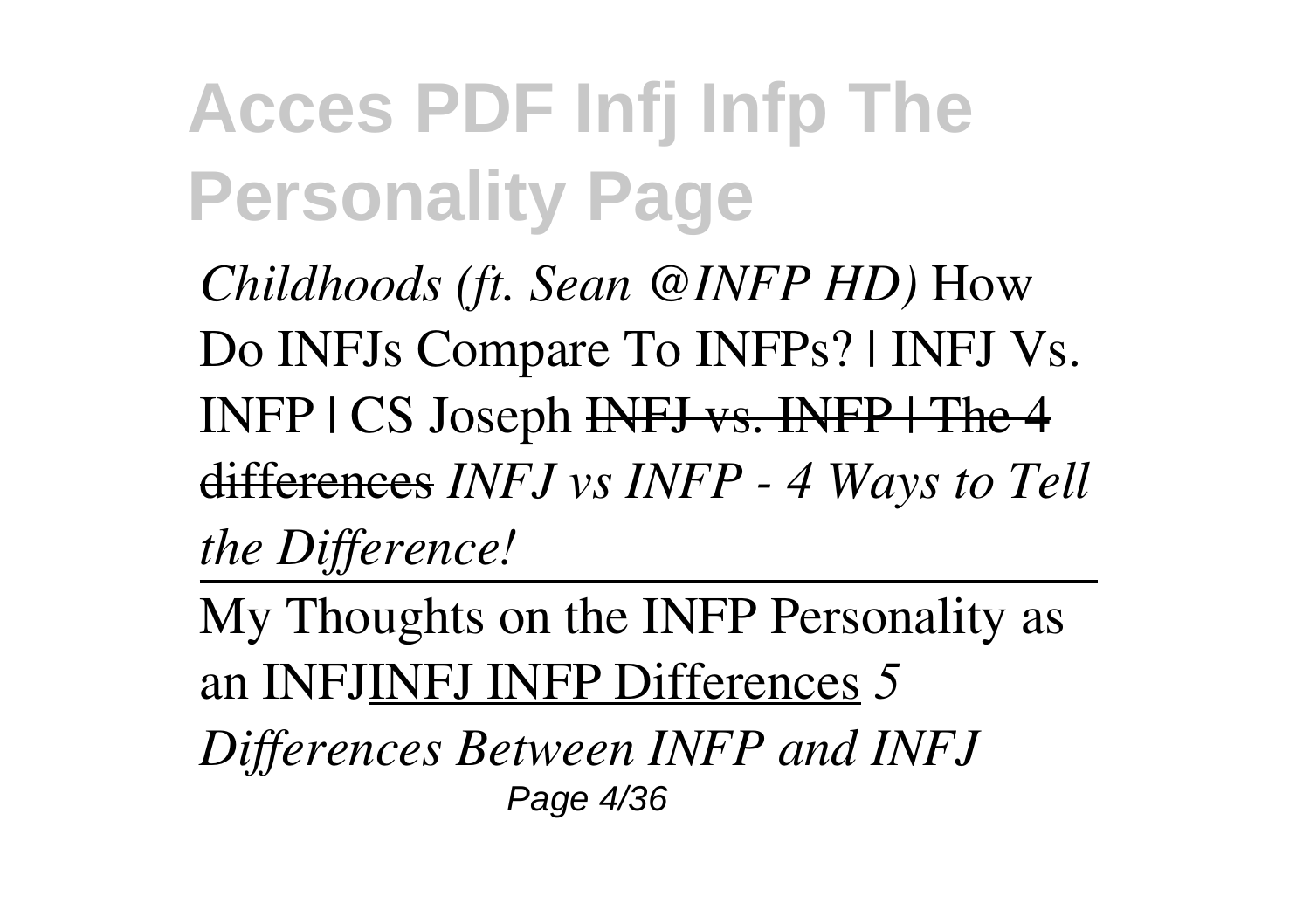*Personality Types* INFJ vs INFP: Different Struggles and Fears5 Signs You're Not An INFJ *The INFJ Door Slam 11 Little Things That Make INFP Happier Than Ever* 8 Things (a lot of) INFJs Say Why INFP 's are Doomed in Relationships **How to Figure Out if You're INFP or INFJ in 5** Page 5/36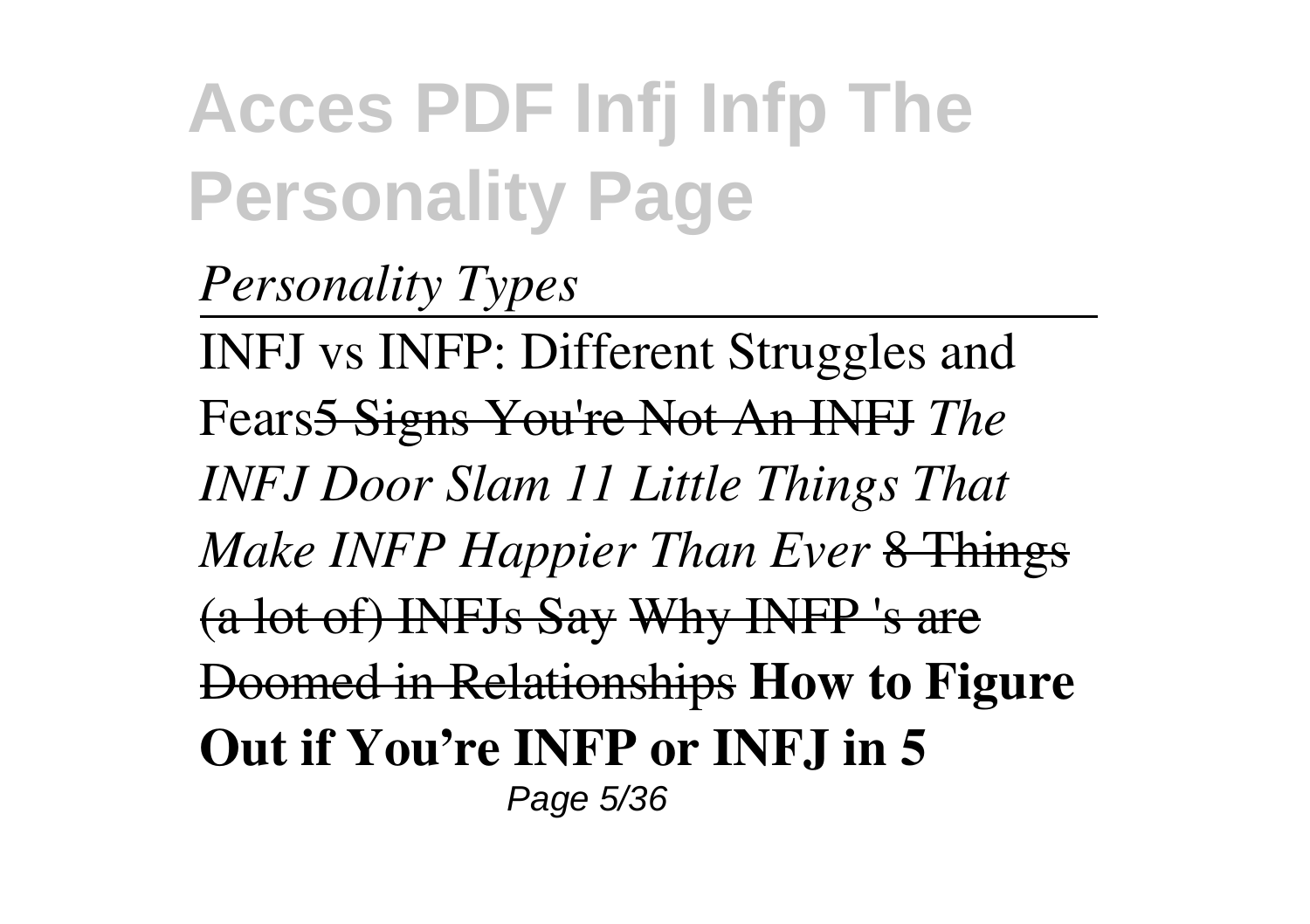**Minutes** *INFJ vs INFP | 10 Reasons The INFJ and INFP Can Be The PERFECT MATCH* INFJ Personality Type Explained | \"The Advocate\" Why the Myers-Briggs test is totally meaningless What INFPs Need In A Partner By Frank James - INFP Responds *How MBTI Can Help You Write Books INFP vs INFJ - Knowing the* Page 6/36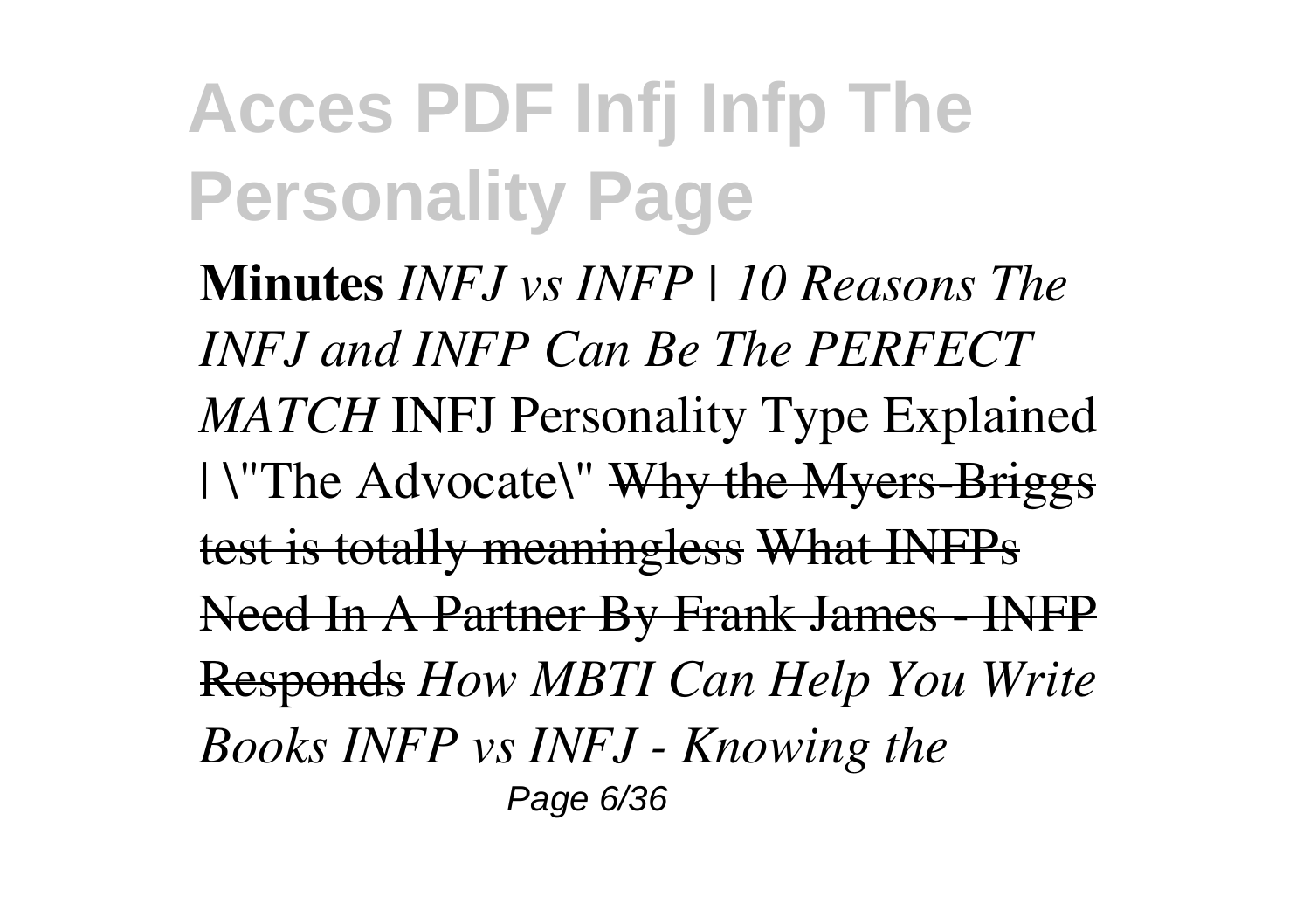*Difference Myers Briggs Personality Types and Test Explained by an INFJ - MBTI*

Easy Ways to Tell the Differences between (MBTI) INFPs \u0026 INFJs *INFJ vs INFP — Identifying With Both INFJ and INFP Personality Types*  $\frac{16}{10}$ Personalities Around Their Crush **INFJ:** Page 7/36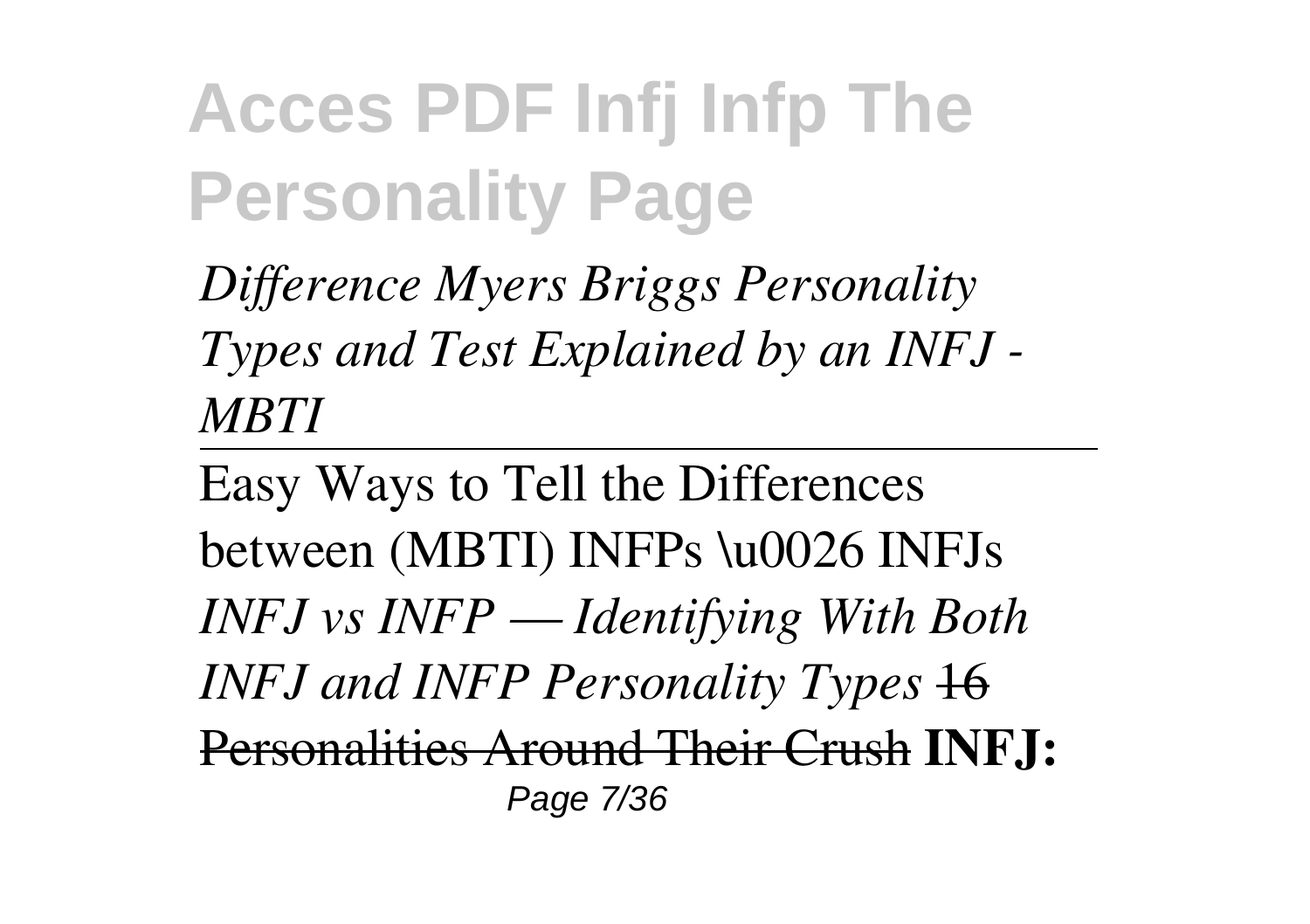**Business blind spots** DRESSING LIKE MYERS-BRIGGS PERSONALITY TYPES ? | intj, intp, entj, infj, infp *Infj Infp The Personality Page* INFJs are gentle, caring, complex and highly intuitive individuals. Artistic and creative, they live in a world of hidden meanings and possibilities. Only one Page 8/36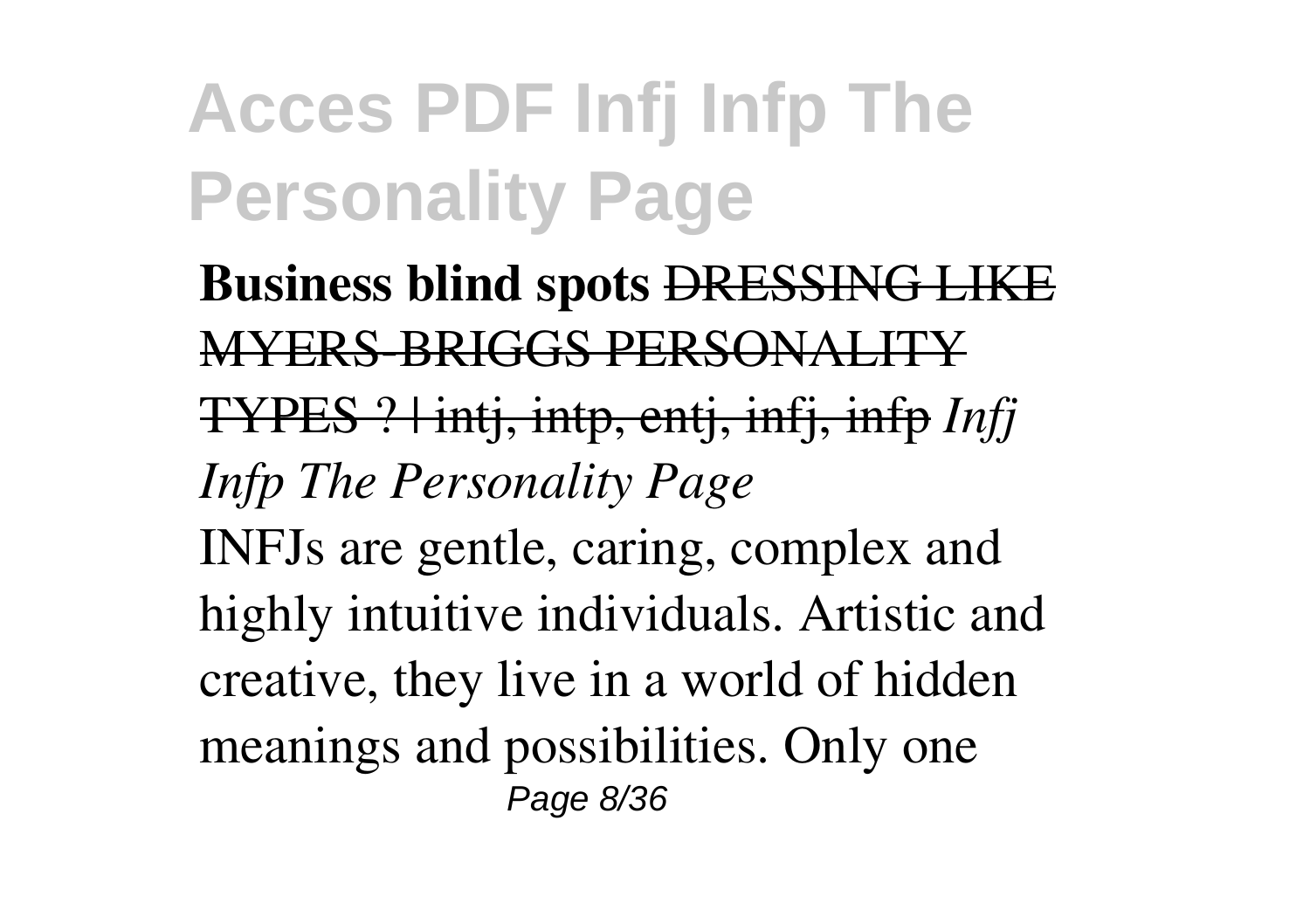percent of the population has an INFJ Personality Type, making it the most rare of all the types. INFJs place great importance on havings things orderly and systematic in their outer world.

*Portrait of an INFJ - The Personality Page*

Page 9/36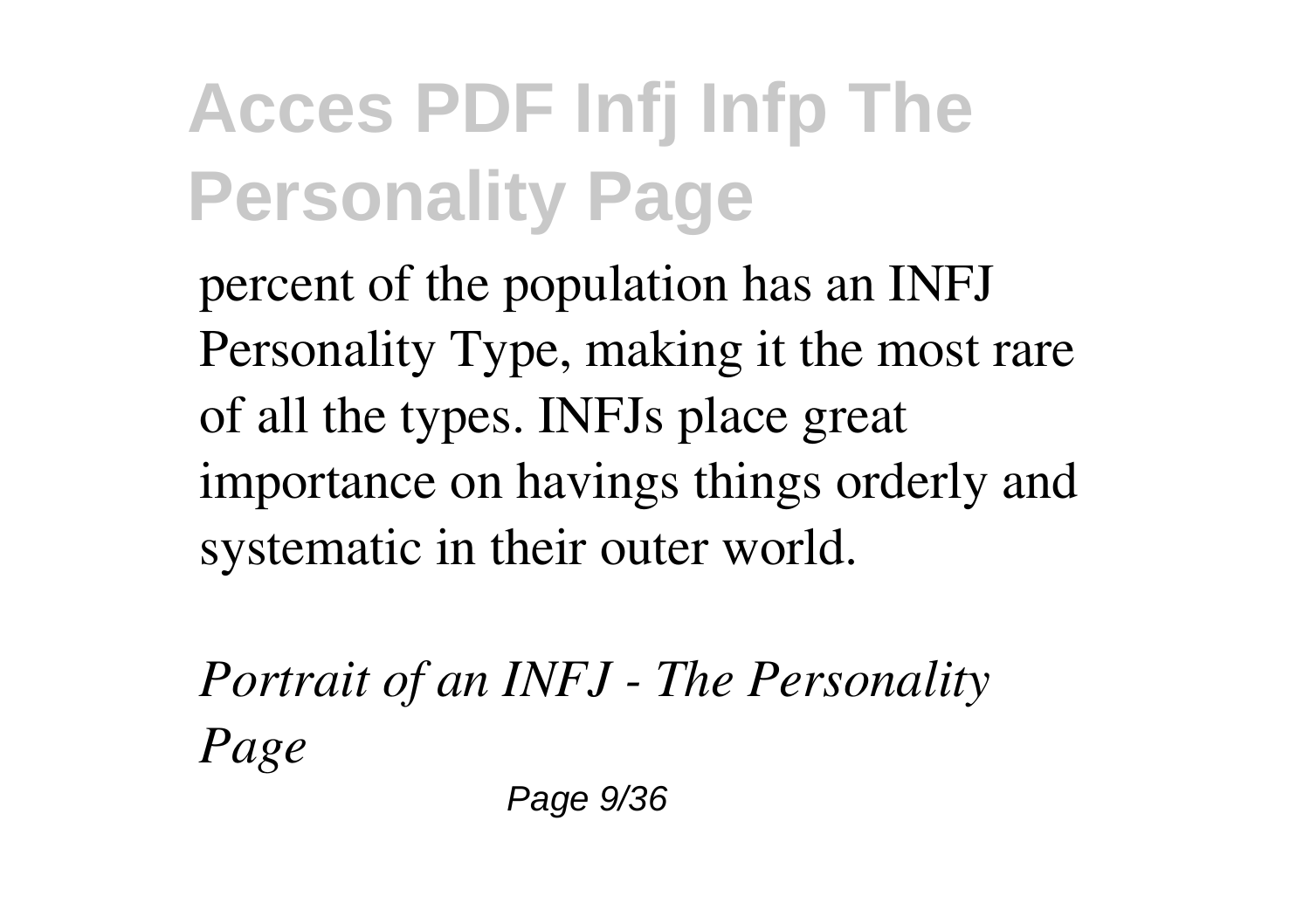4 Differences Between the INFJ and INFP Personality Types 1. INFJs and INFPs have different interests (different dominant functions, Ni vs Fi). Both INFJs and INFPs can be idealistic and compassionate, but an INFJ is led by introverted intuition (Ni) while an INFP is led by introverted feeling (Fi). Page 10/36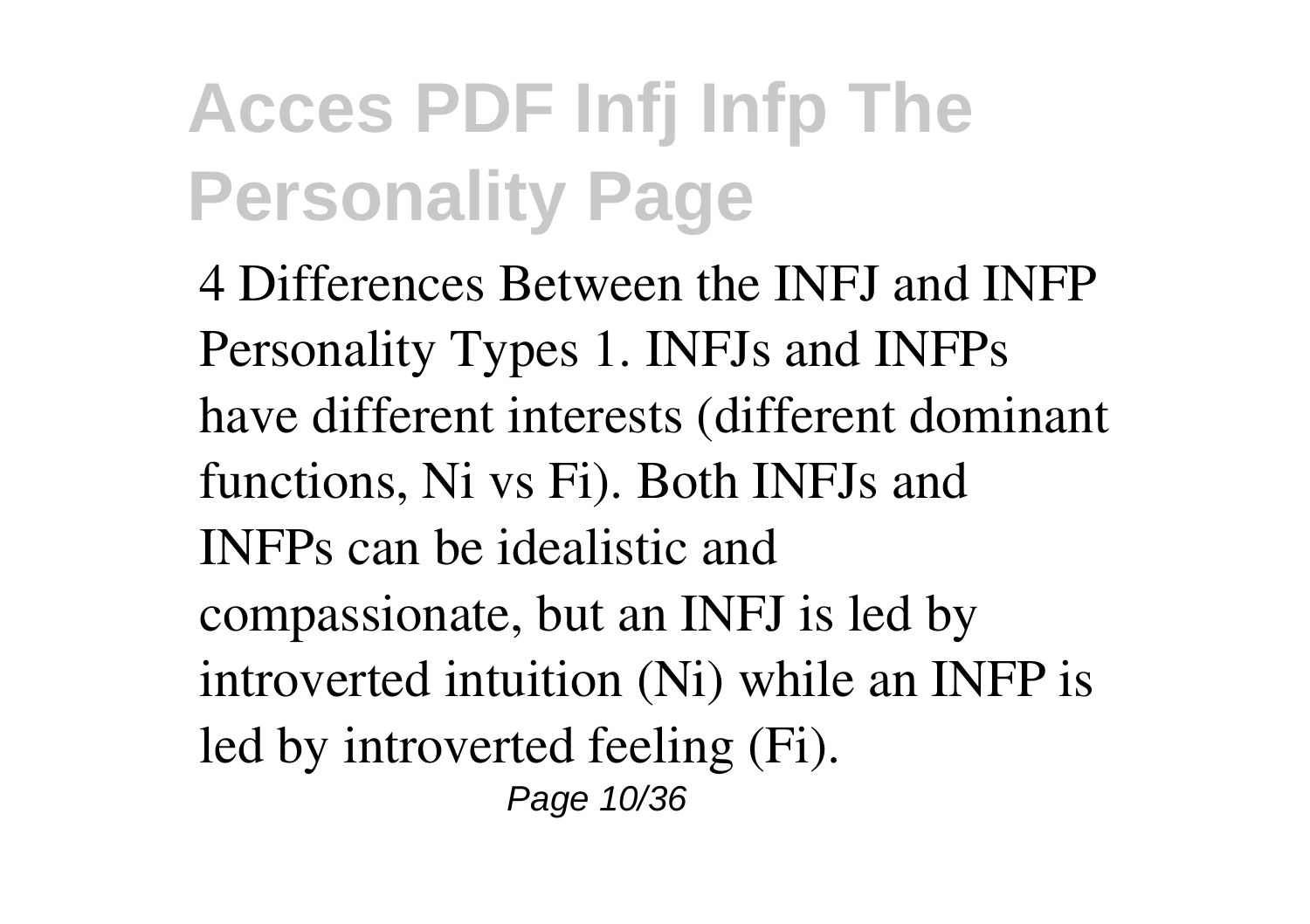*INFP vs INFJ: Difference Between the 2 Personality Types* Although they may be reserved in expressing emotion, they have a very deep well of caring and are genuinely interested in understanding people. This sincerity is sensed by others, making the INFP a Page 11/36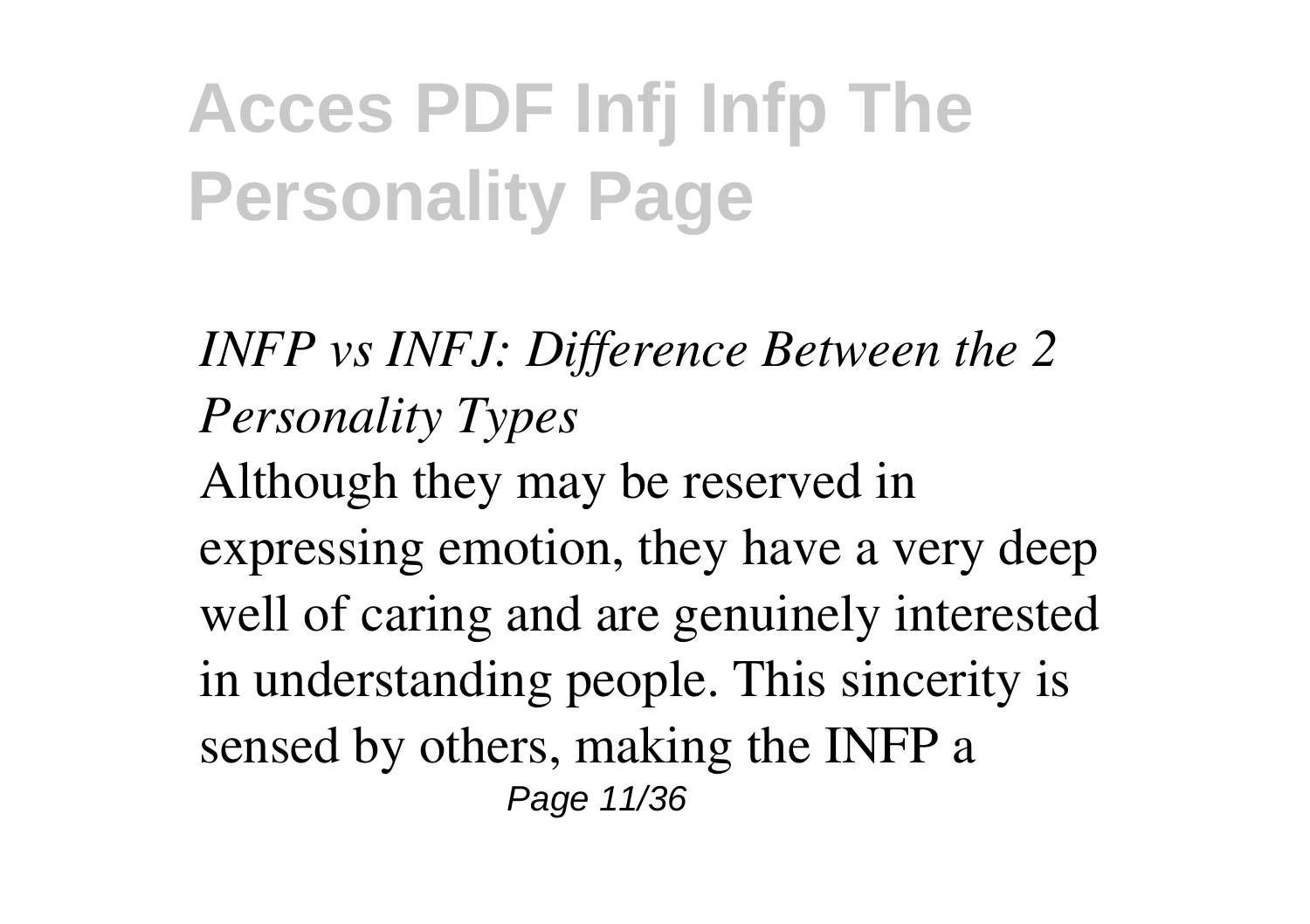valued friend and confidante. An INFP can be quite warm with people he or she knows well. INFPs do not like conflict, and go to great lengths to avoid it.

*Portrait of an INFP - The Personality Page* INFJ vs INFP: How INFJs Differ From, Page 12/36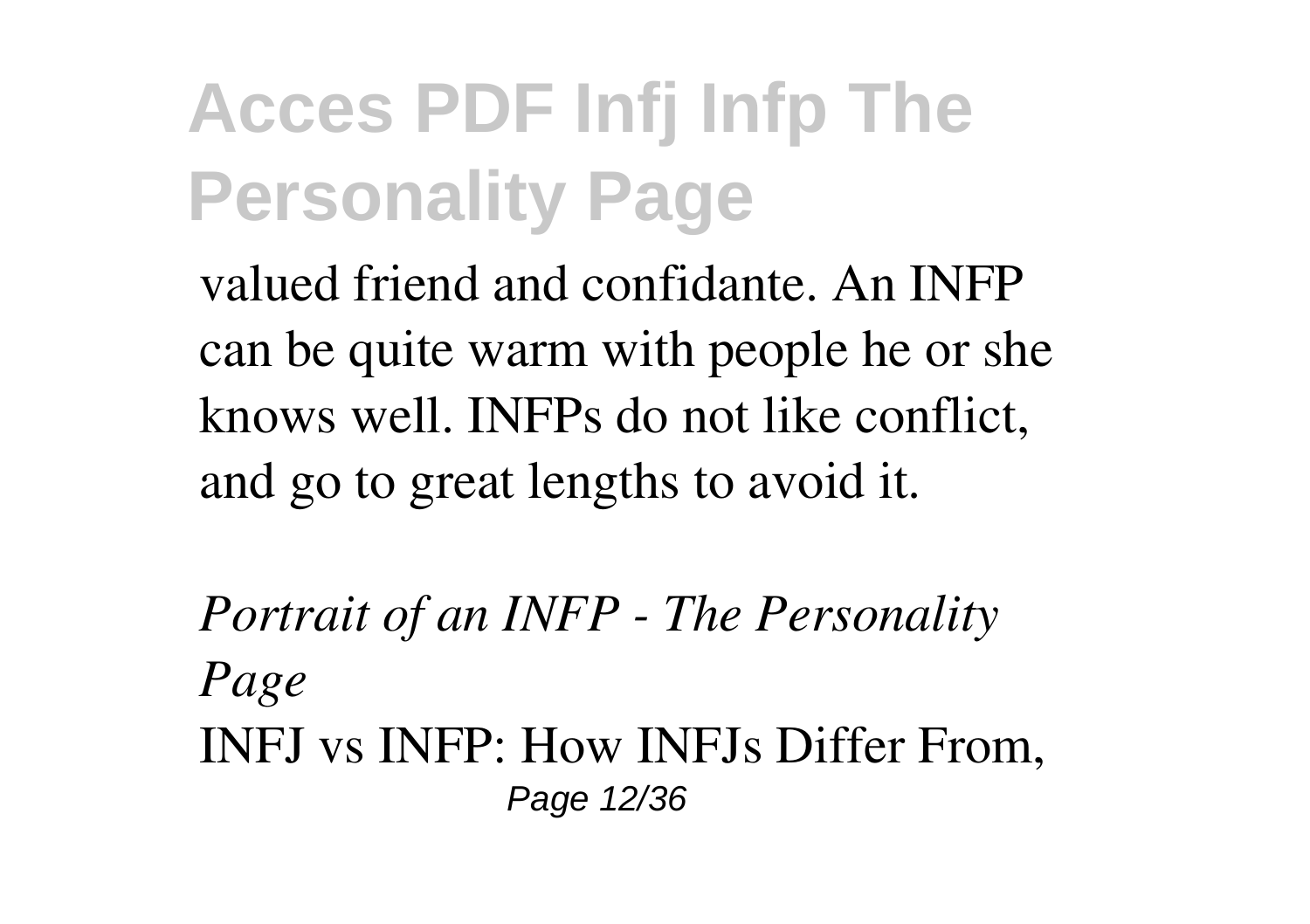INFPs. Out of all the Myer-Briggs personality types, INFPs and INFJs are the most commonly mistaken for each other. Superficially they do appear to have similar characteristics, but in actual fact, they are very different personality types. You only have to look at their individual functional stacks to see how different the Page 13/36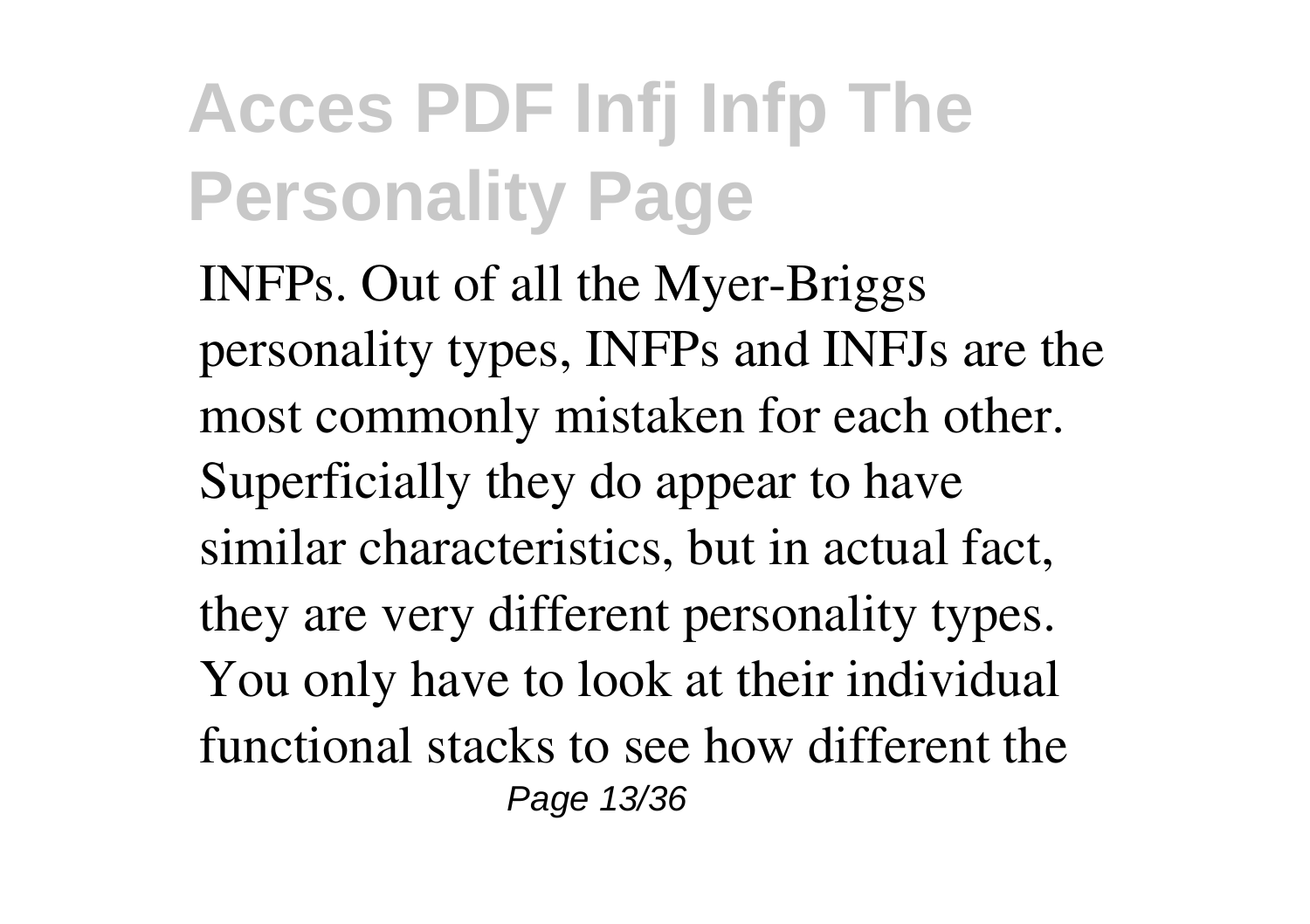INFJ is to the INFP; and that they don't actually share any functions.

*INFP vs INFJ (Complete Guide) - Jung & Myers & Briggs* On the surface, the INFJ and INFP personalities appear very similar. These two introverted Myers-Briggs personality Page 14/36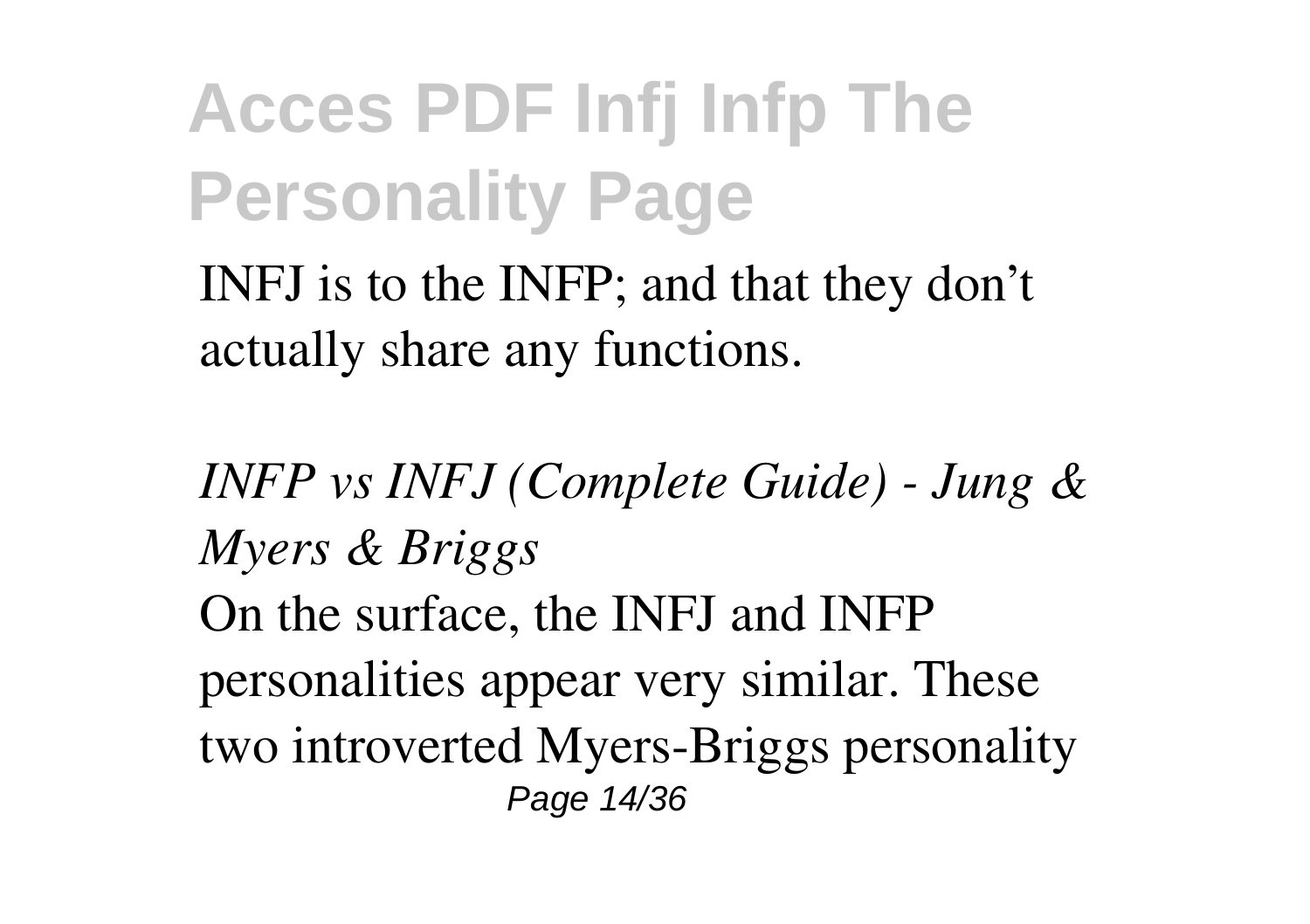types are both creative, idealistic, and focused on helping others. But in other ways, they're practically opposites. In fact, they don't share any cognitive functions. In MBTI personality theory, one letter can make a big difference.

*INFJ vs. INFP: How to Tell These Similar* Page 15/36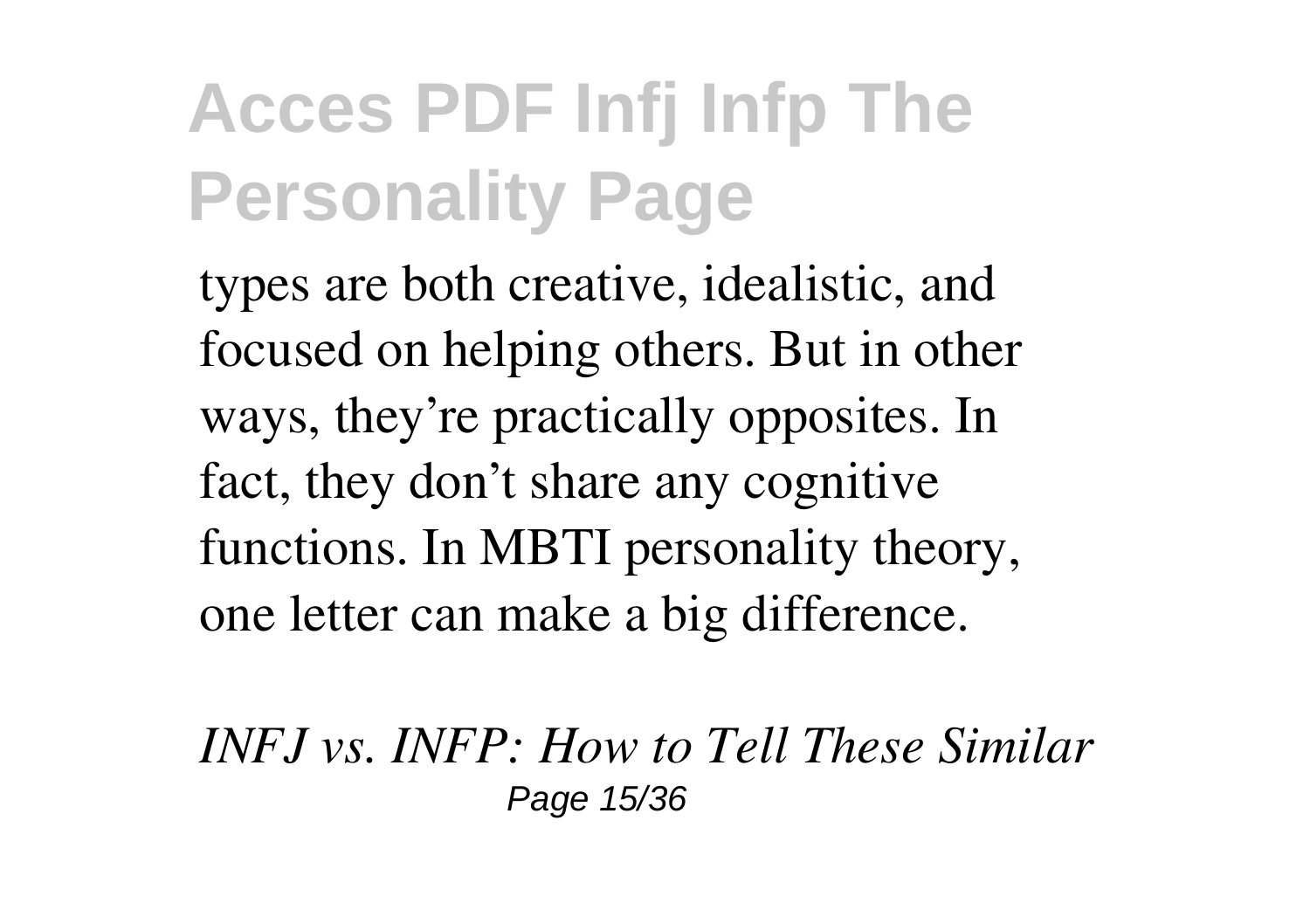#### *Personalities Apart*

I am INFJ, but the last two characteristics are almost equally balanced. I share traits of INFP, INFJ, and INTJ, but most times I don't know which instinct to listen to. Notice that all of these personality types are introverts as well as intuitive, so basically, my intuition tells me to do three Page 16/36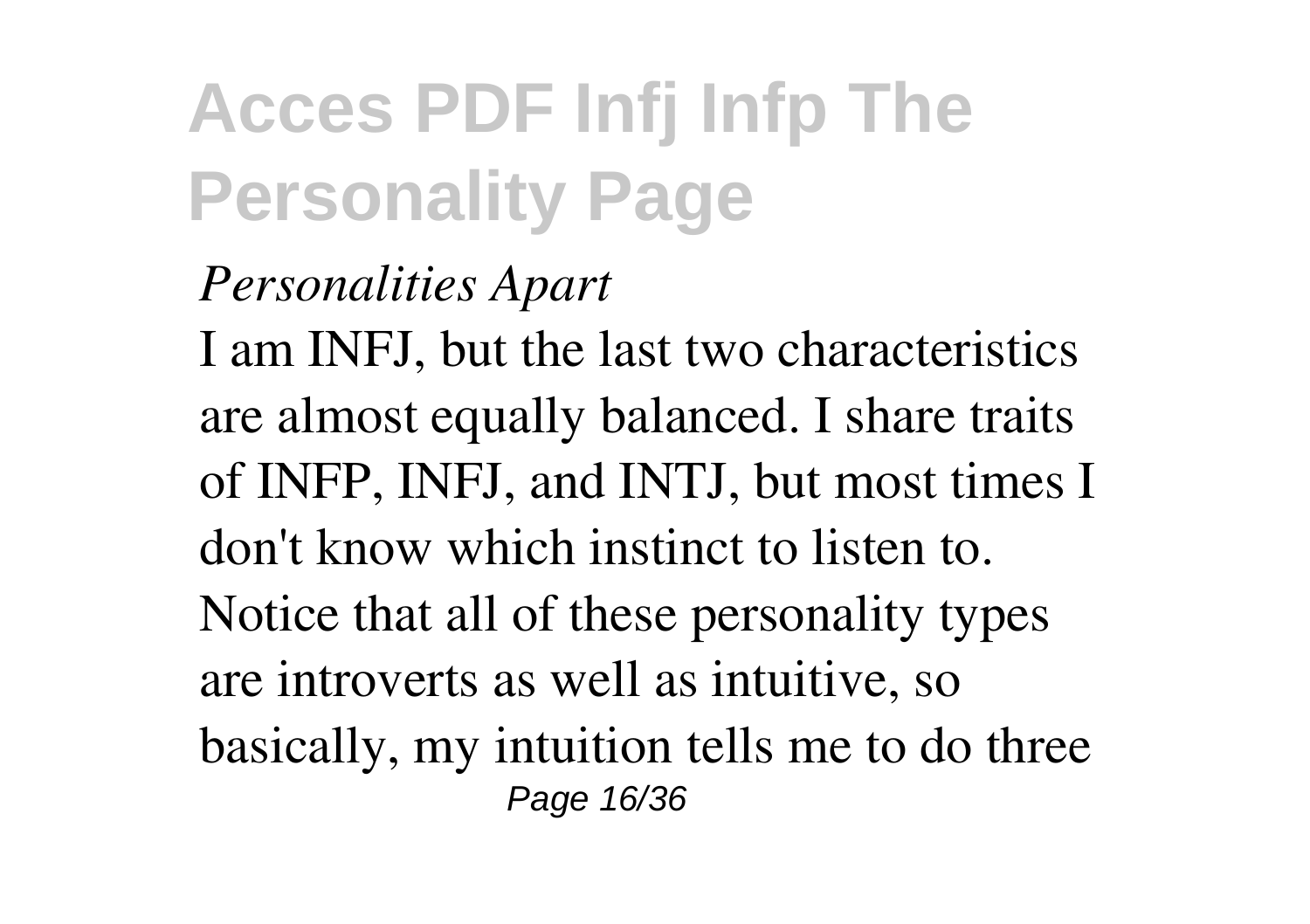different things at once.

*INFJ Strengths & Weaknesses and Growth for the INFJ ...*

An Advocate (INFJ) is someone with the Introverted, Intuitive, Feeling, and Judging personality traits. They tend to approach life with deep thoughtfulness and Page 17/36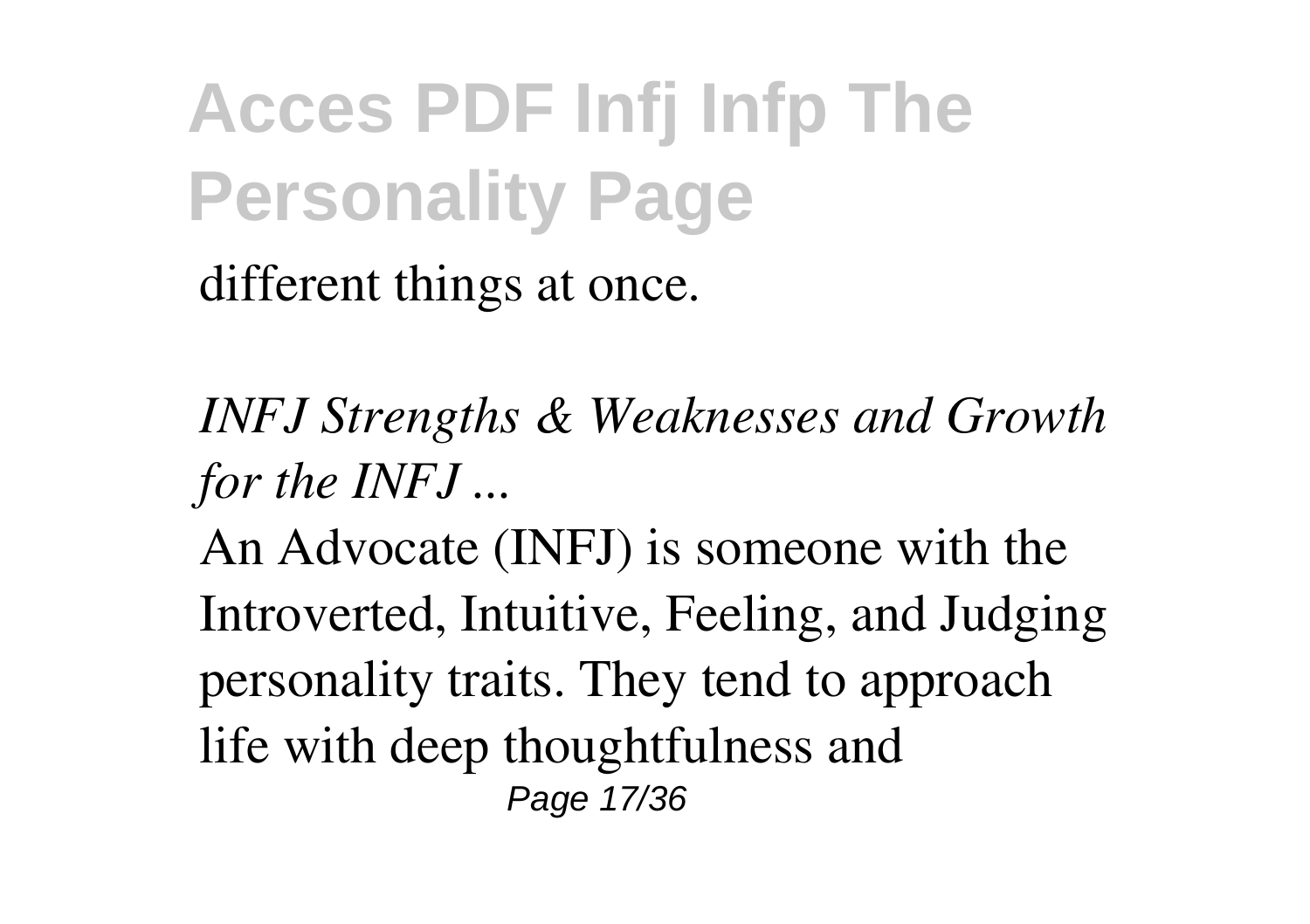imagination. Their inner vision, personal values, and a quiet, principled version of humanism guide them in all things. The Advocate (INFJ) personality type is defined as having the Introverted, Intuitive, Feeling, and Judging traits.

*Introduction | Advocate (INFJ)* Page 18/36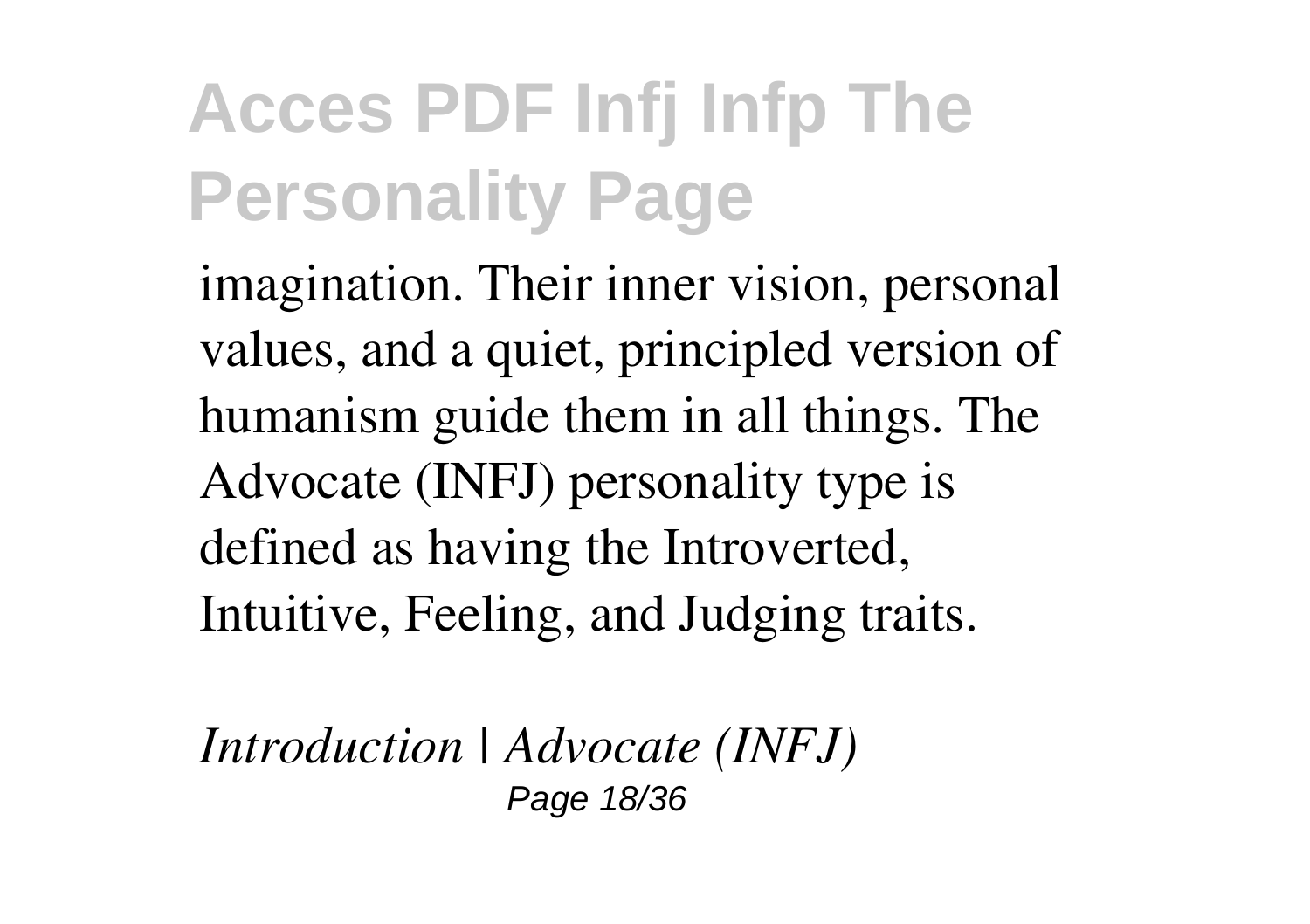*Personality | 16Personalities* INFJs and INFPs act differently under stress. For all personality types, the inferior function (fourth function) can manifest uncontrollably when under stress. The INFJ's inferior function is Extroverted Sensing (Se). Se acts impulsively and focuses on the present Page 19/36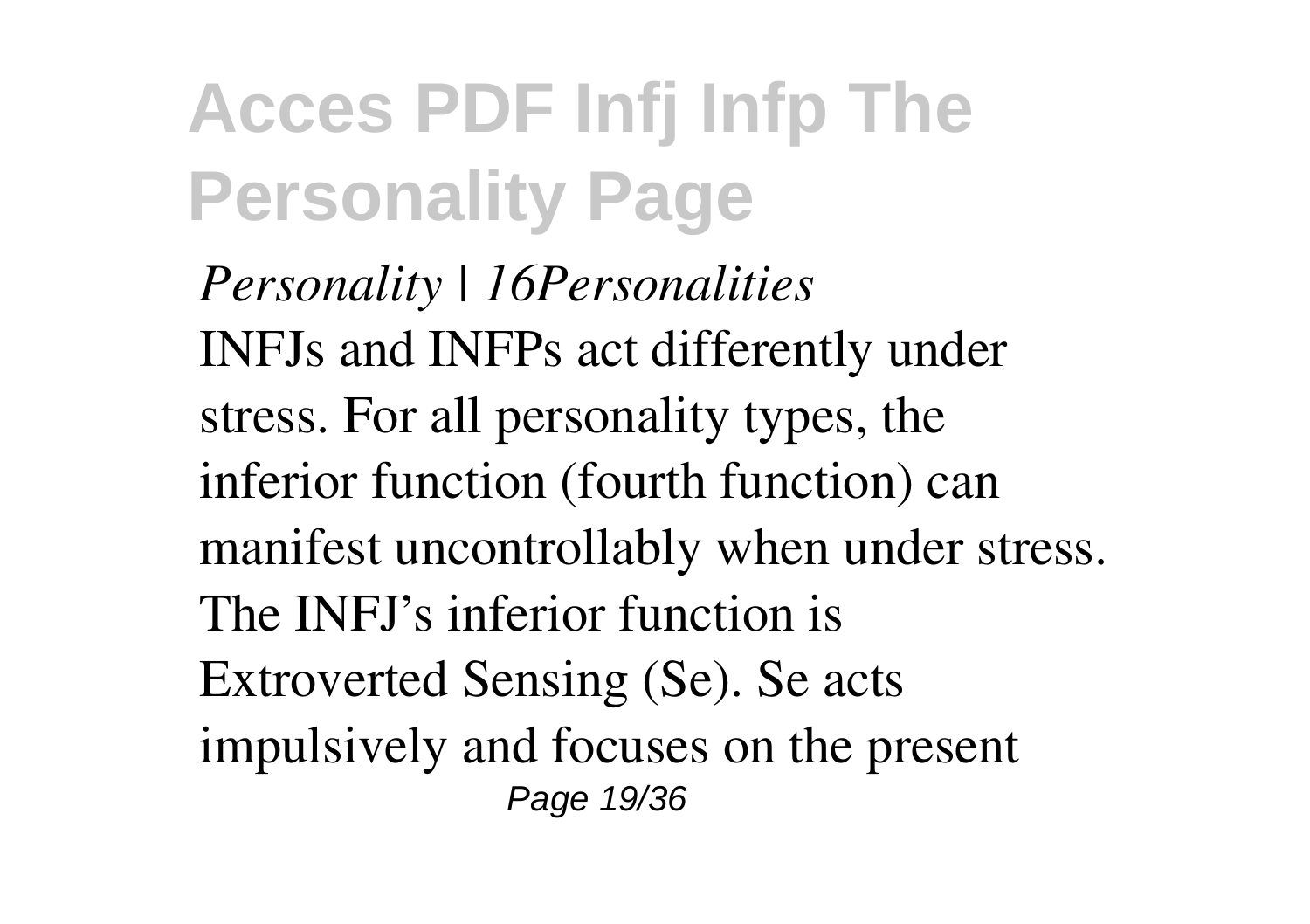moment that takes place in the physical environment.

*INFP or INFJ? 7 Ways to Tell These Similar Personality ...* Both the INFJ and INFP personality types run into the problem of feeling misunderstood. For INFJs, the Page 20/36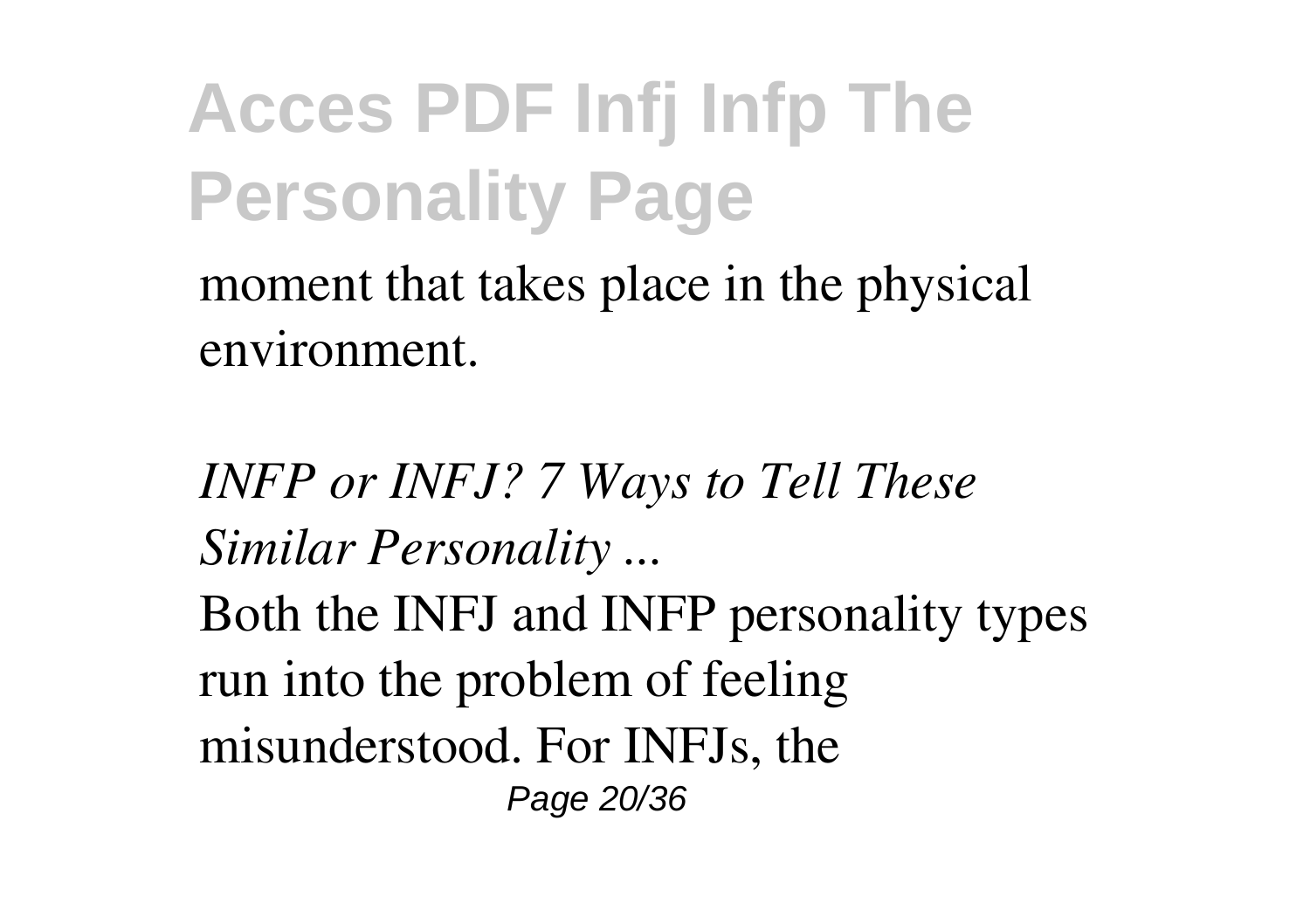Perspectives process gives them an insight into other people that is unmatched, and it can be disconcerting to realize other people don't have the same super power. The result is a lot of one-sided relationships.

*INFP vs INFJ: 5 Surprising Differences* Page 21/36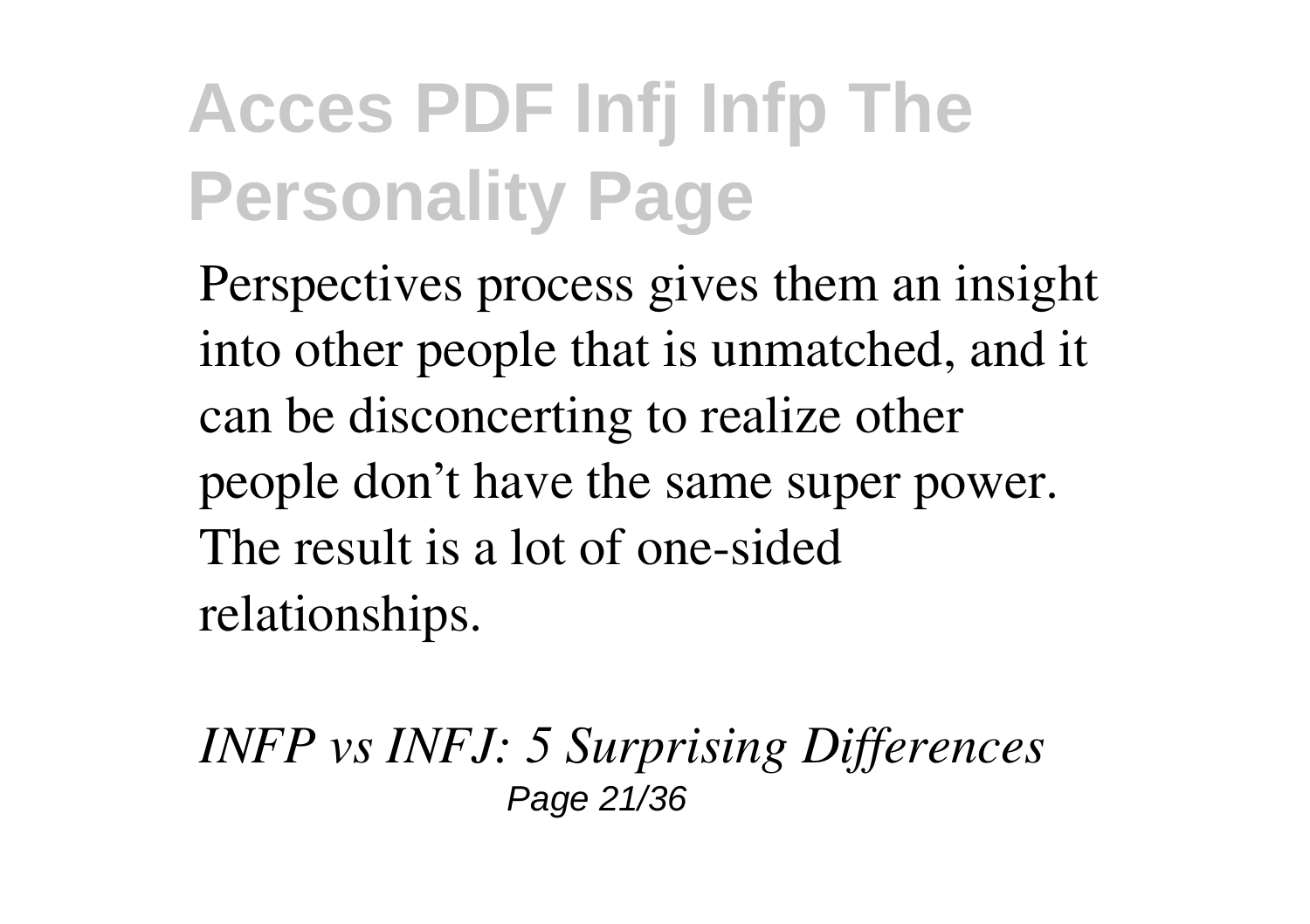*To Tell Them Apart* Take The Personality Questionnaire to discover your personality type and improve self-understanding. Learn how personality affects your career and relationships. Welcome to PersonalityPage.com, a website about Psychological Type, created by the view Page 22/36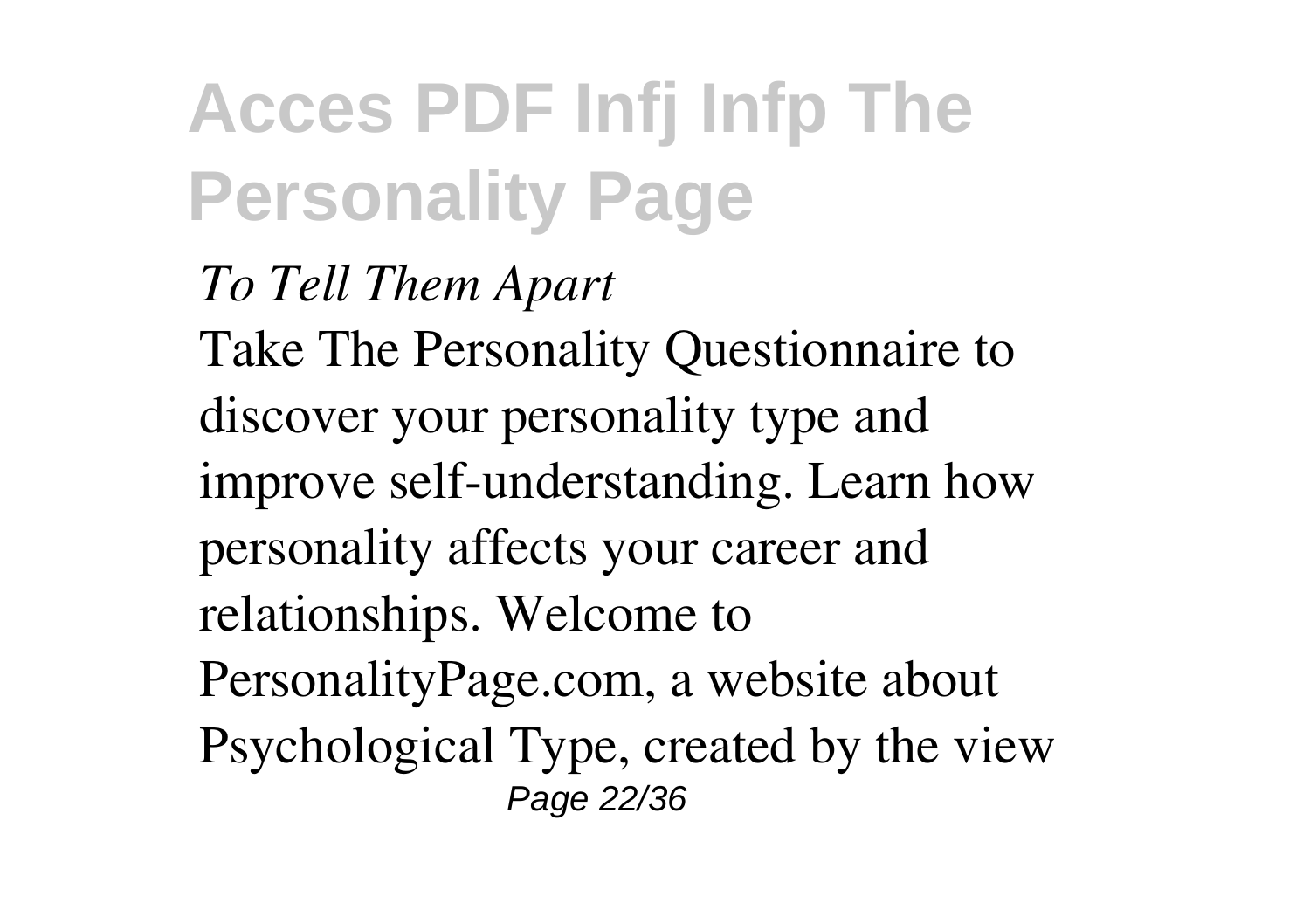from the shoulders of Carl G. Jung, and the work of Isabel Briggs Myers, creator of the Myers ...

*The Personality Page* A Mediator (INFP) is someone who possesses the Introverted, Intuitive, Feeling, and Prospecting personality traits. Page 23/36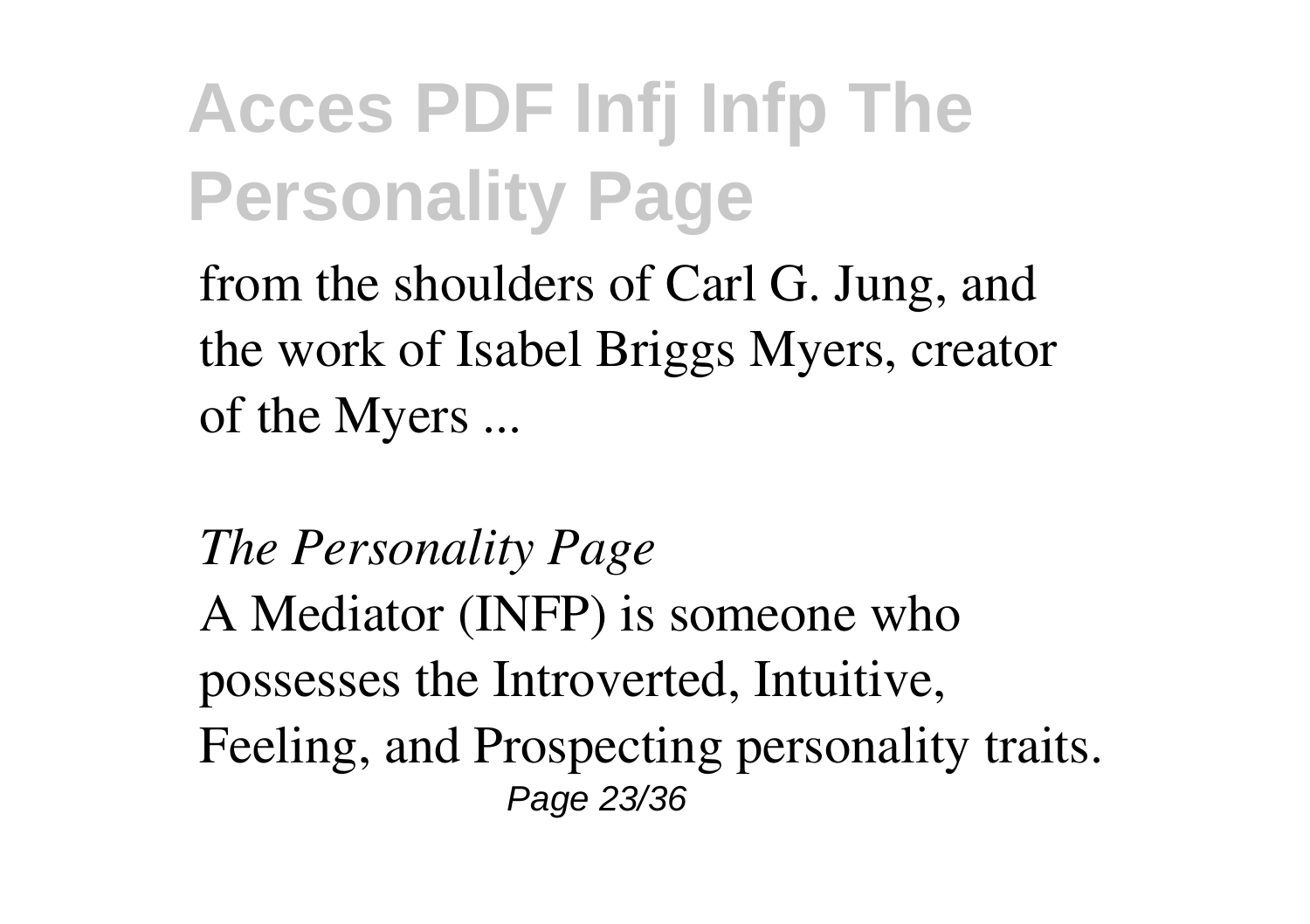These rare personality types tend to be quiet, open-minded, and imaginative, and they apply a caring and creative approach to everything they do. On the outside, Mediators (INFPs) may seem quiet or even shy.

*Introduction | Mediator (INFP)* Page 24/36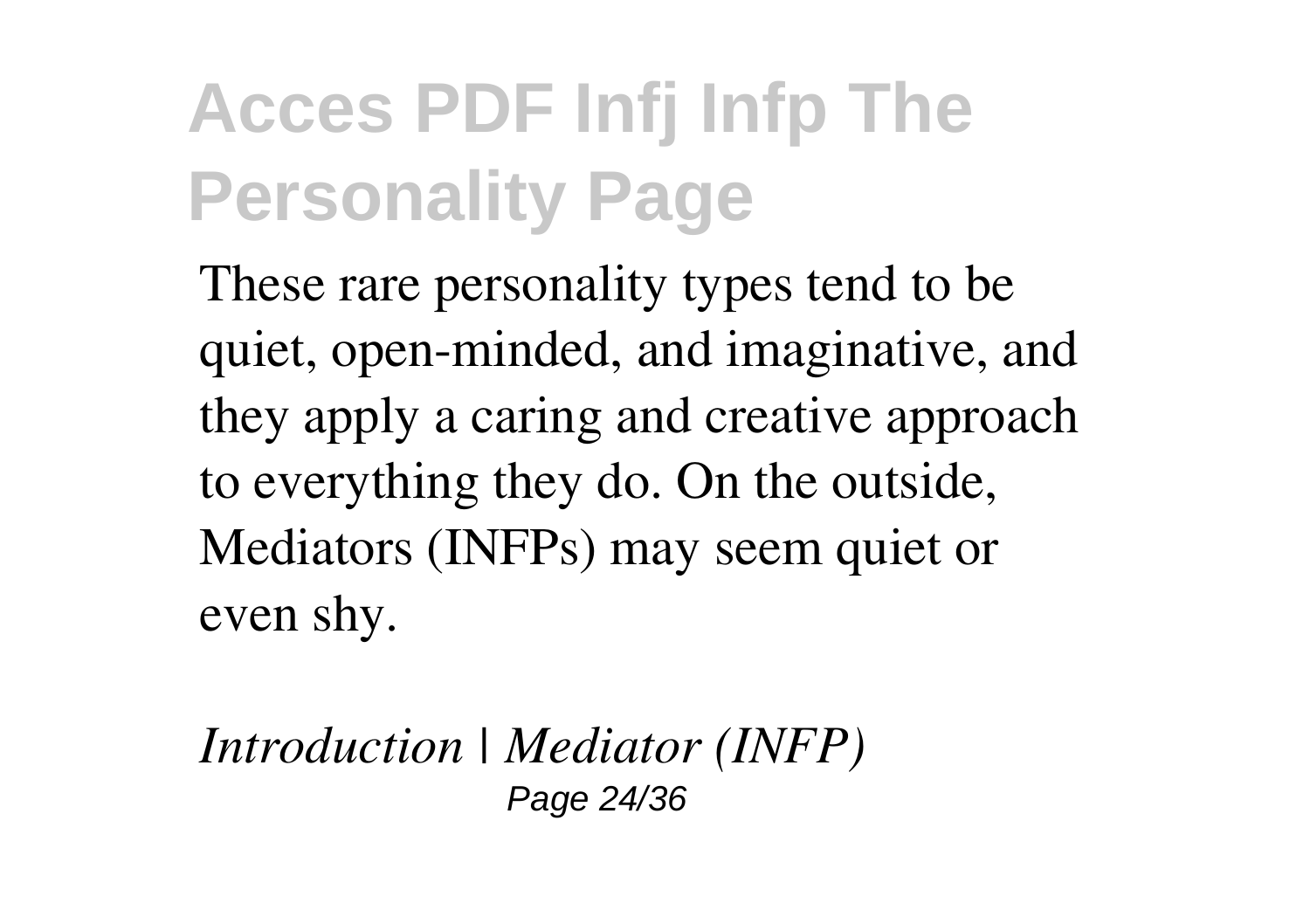*Personality | 16Personalities* Mar 17, 2020 by Brandon Gaille Finding a compatible romantic partner is a real challenge, but many personality types are extremely complementary. One of the more noticeably compatible type pairings is INFJs and INFPs. But why do these MBTI types work so well together in a Page 25/36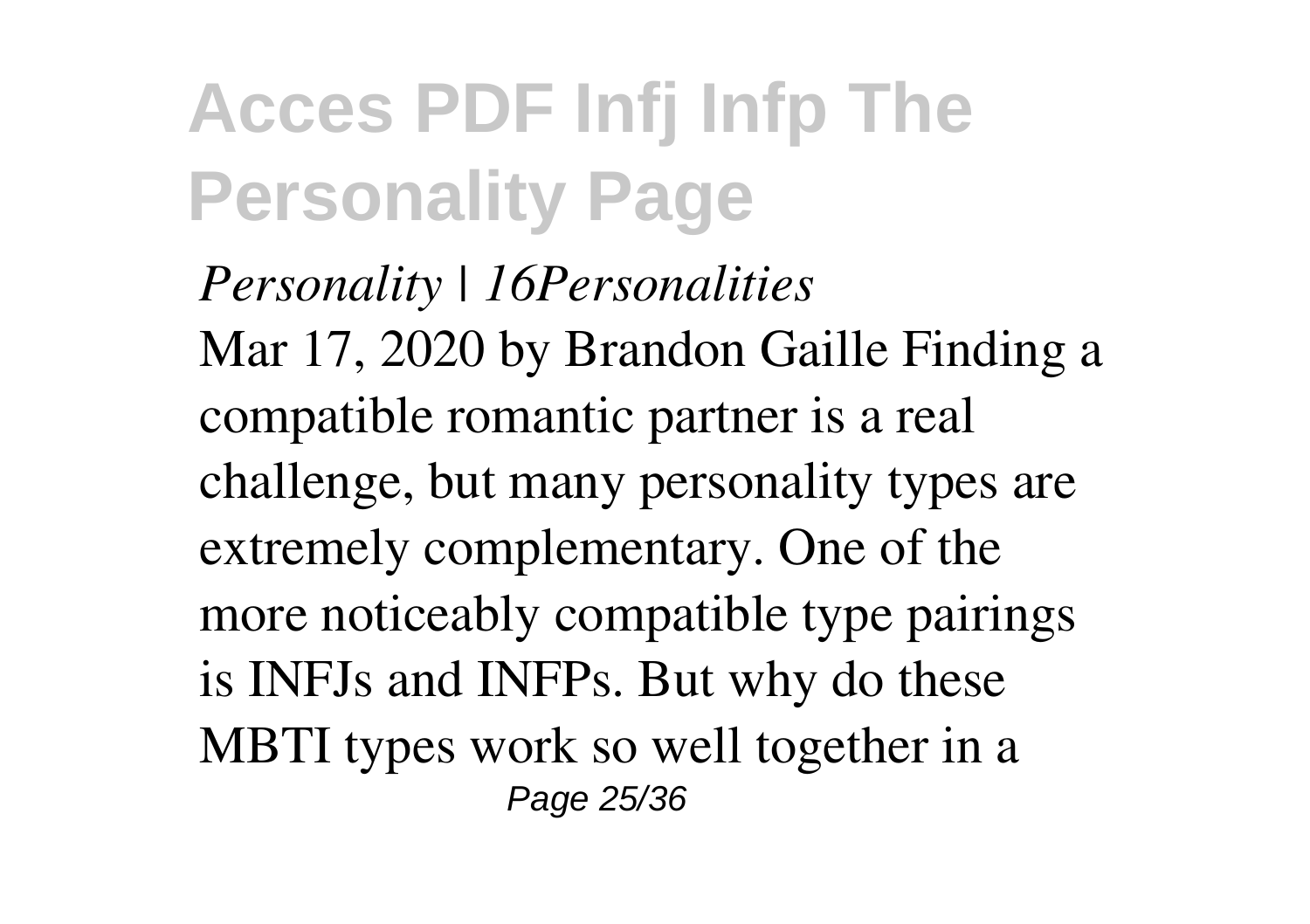romantic context and how do they express themselves in men and women?

*INFJ and INFP Relationship Compatibility for a Male and ...* In relationships, the INFP is nurturing, empathic, and loyal. Healers select their friends and partners carefully, looking for Page 26/36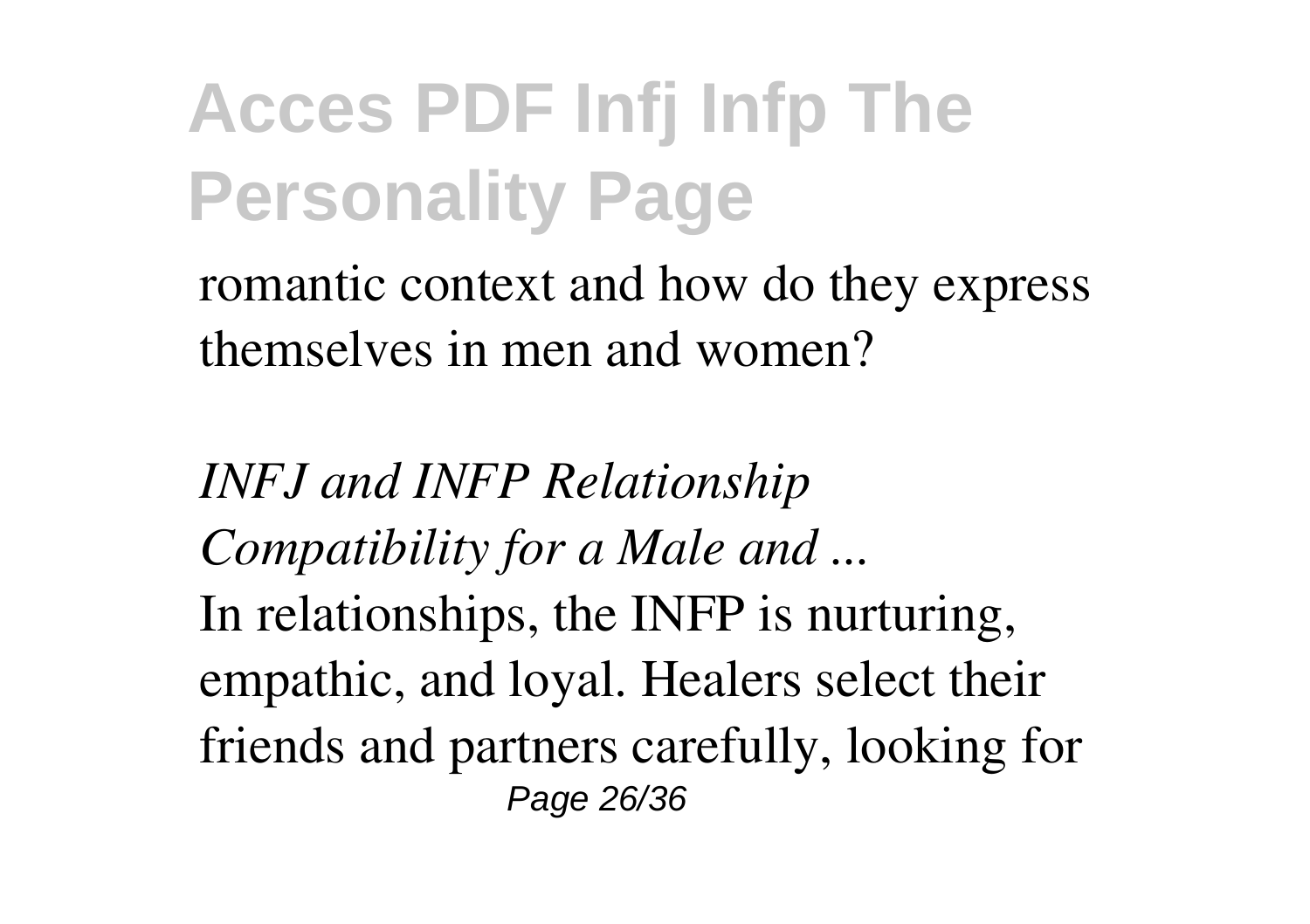a strong bond and congruent values. They are self-aware and often spiritual. INFPs tend to be open-minded and accepting of another's behavior and preferences, so long as their core values are not violated.

*INFP Relationships & Compatibility With Other Personality ...* Page 27/36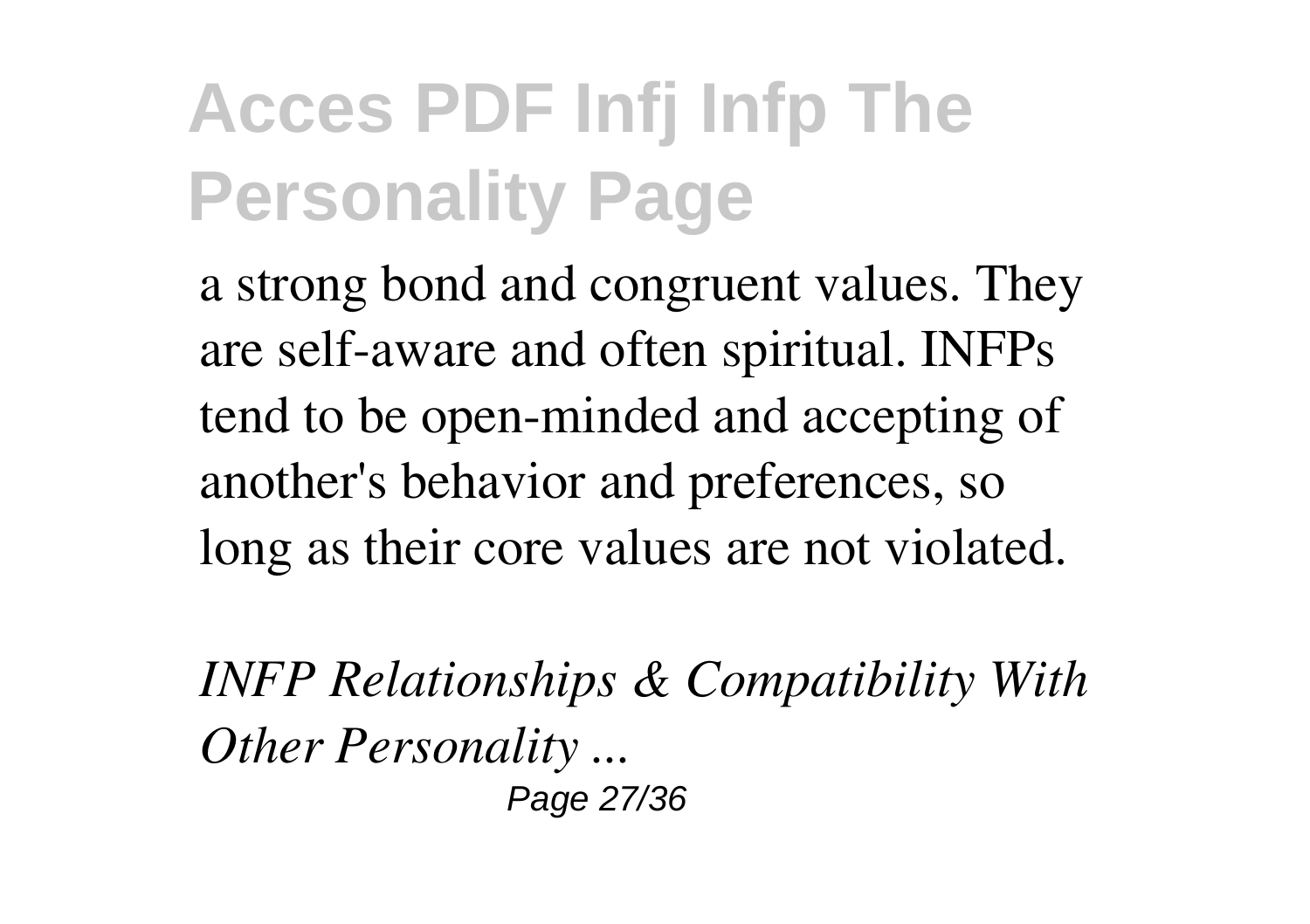As a result, numerous people are being mistyped or getting different results each time they take the test. The most common mistype to come from these online tests is the INFP/INFJ mistype. Take my INFJ or INFP Test! Scroll Down After Taking the Test to Read the Rest of the Article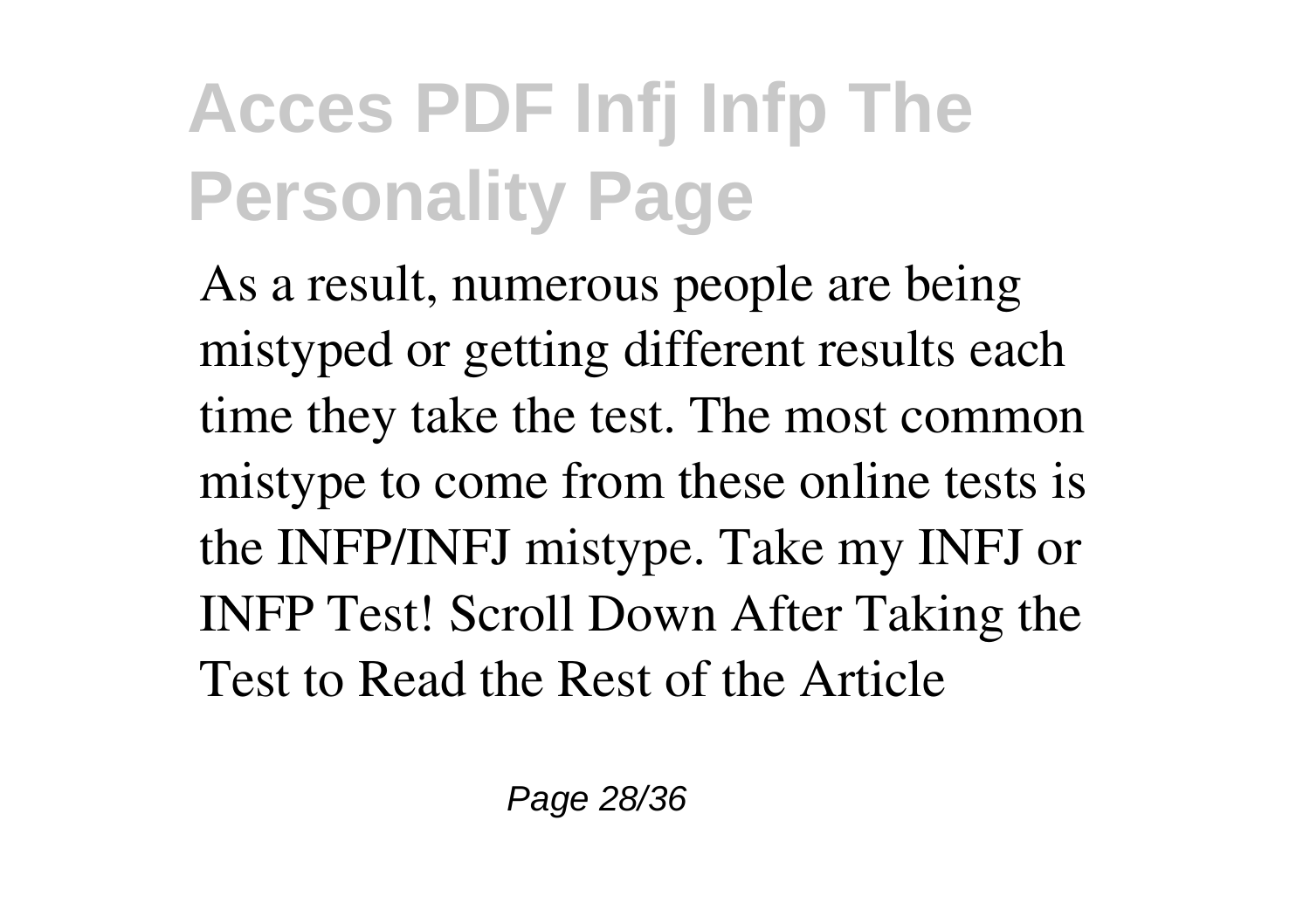*Are You An INFJ or an INFP? How to Find Out! - Psychology ...* The INFJ personality type is one of the rarest of the 16 personality types, making up anywhere from 1 to 3 percent of the population. They are sometimes called the "counselor" personality type. This guide will walk you through the characteristics, Page 29/36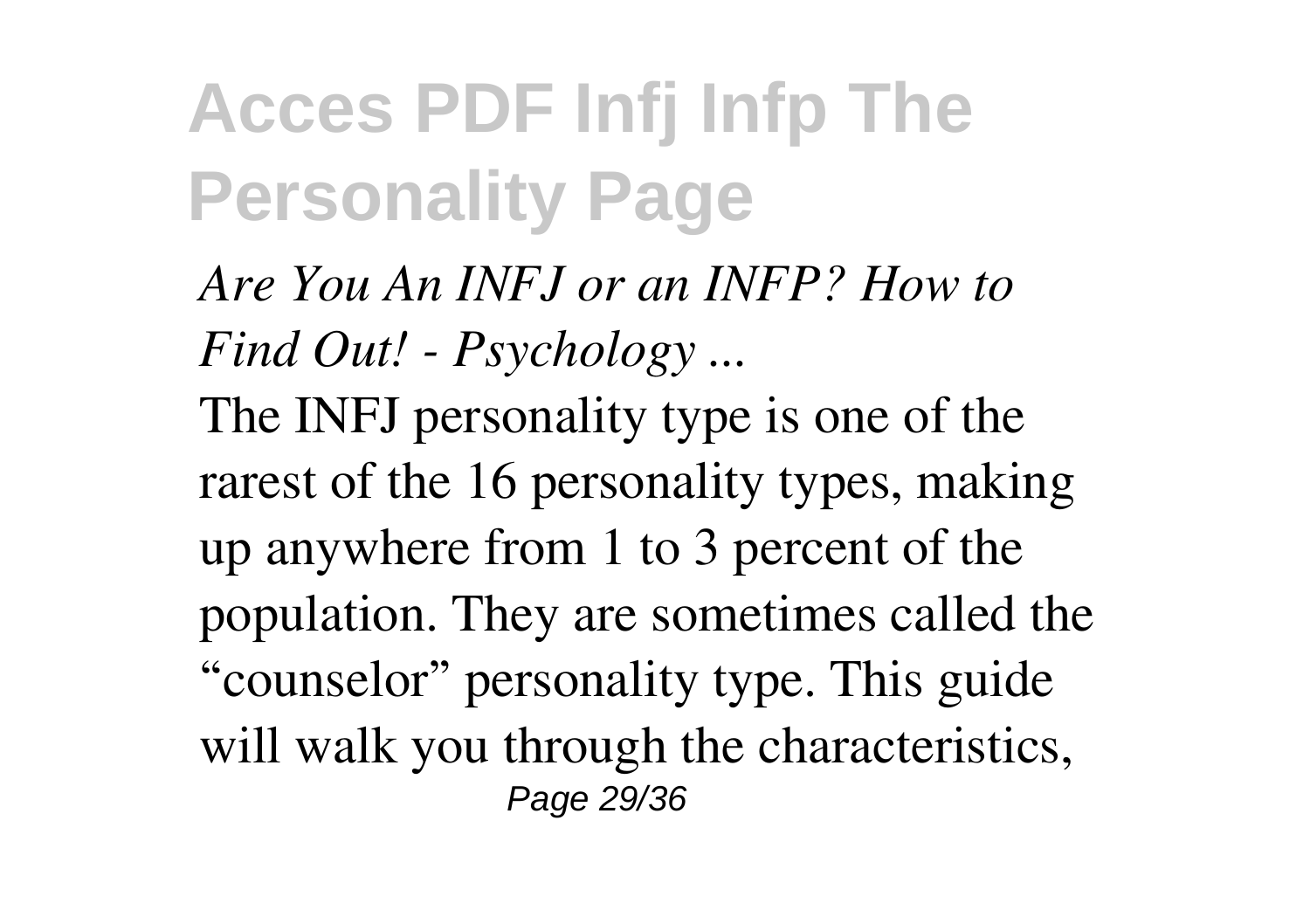strengths, and challenges of the INFJ personality type. INFJ Personality Type In-Depth Profile

*INFJ Personality Type — Strengths, Weaknesses ...*

When discovering your personality type, INFJs can be confused with INTPs Page 30/36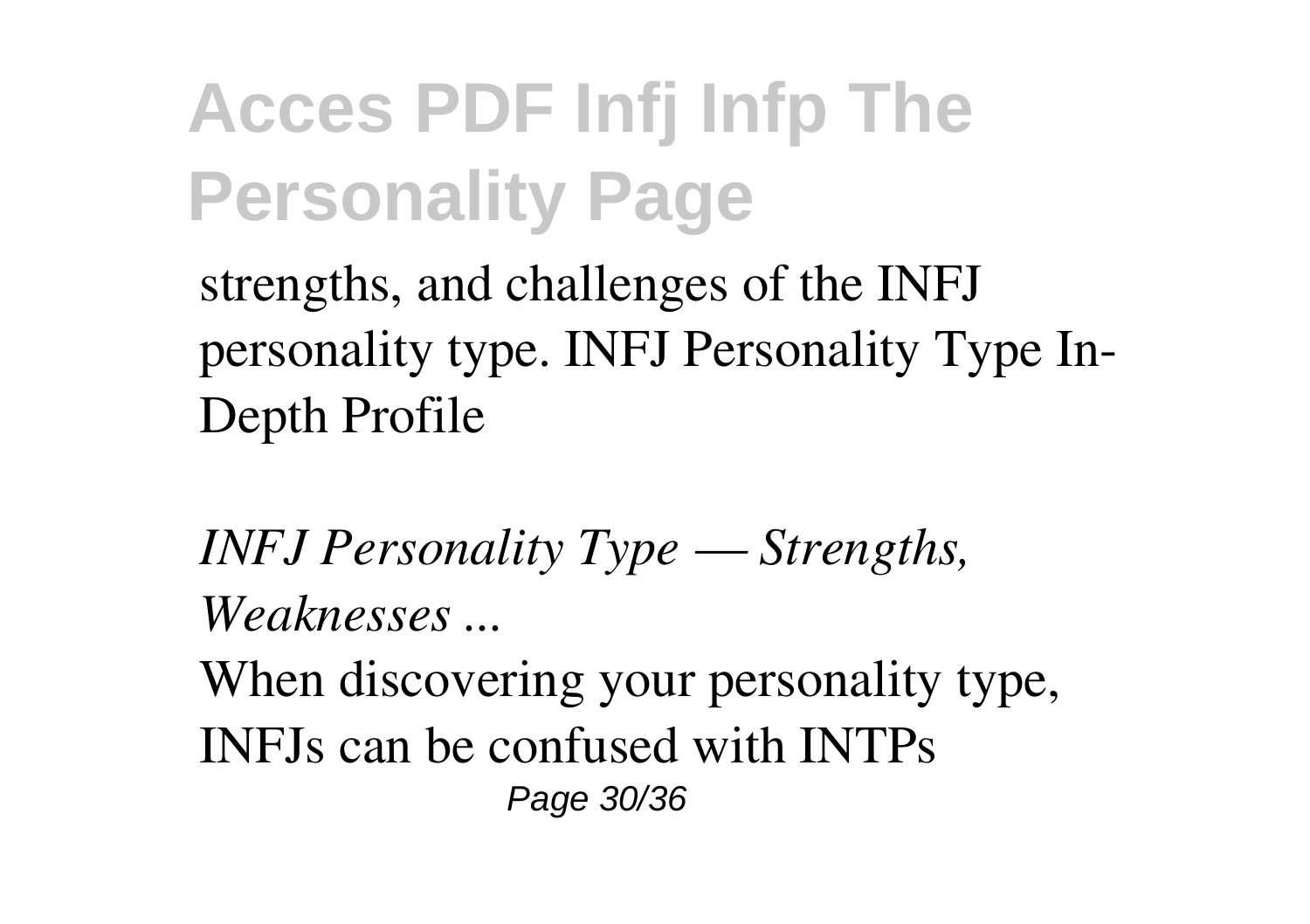because internally, INFJs think logically. Due to our tertiary function (Ti, introverted thinking), we tend to be analytical and intellectual too on the inside.

*INTP vs INFJ: Difference Between the 2 Personality Types* Page 31/36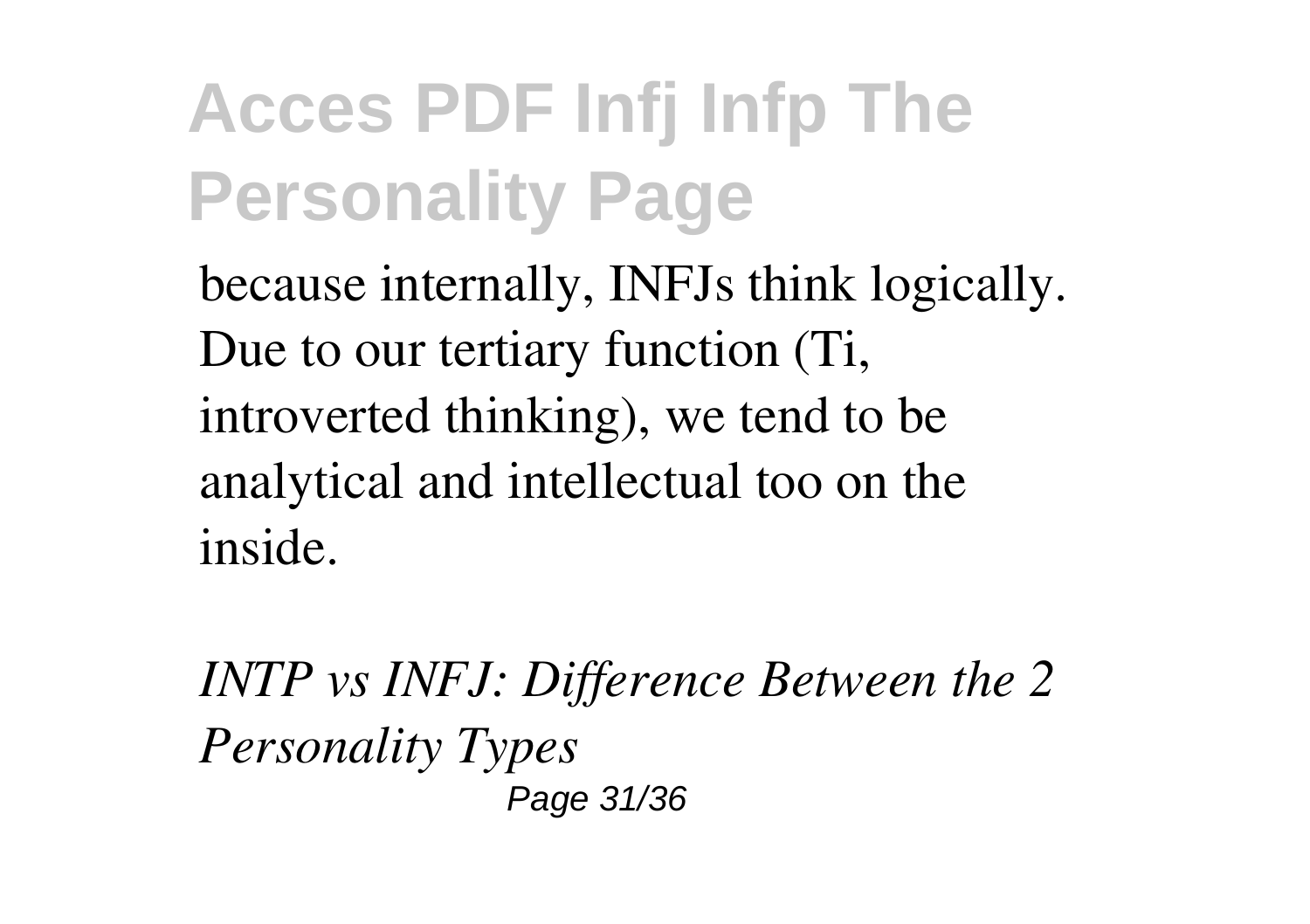There are sixteen distinct personality types in the currently most widely-accepted Personality Type model. Each type has its own characteristics which can be identified in individual personalities. We have created a profile of each personality type, which provides a guideline for understanding the similarities and Page 32/36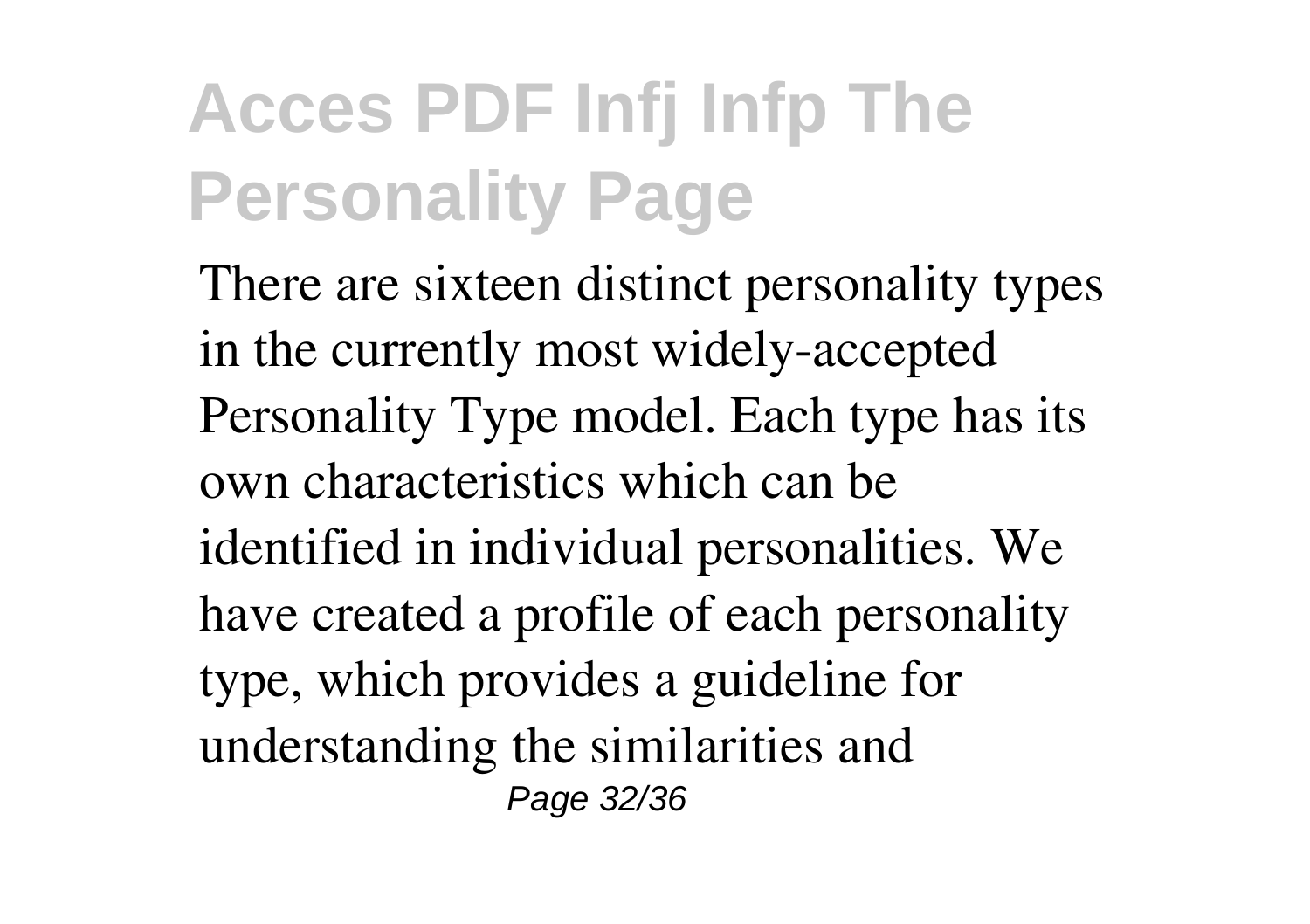differences amongst the types.

#### *Personality Portraits*

I worked really hard on it (particularly because I'm an infp) Now onto the question: Describe yourself P.S: Thank you guys so much for 700 on my mbti quiz! You can find all my other mbti Page 33/36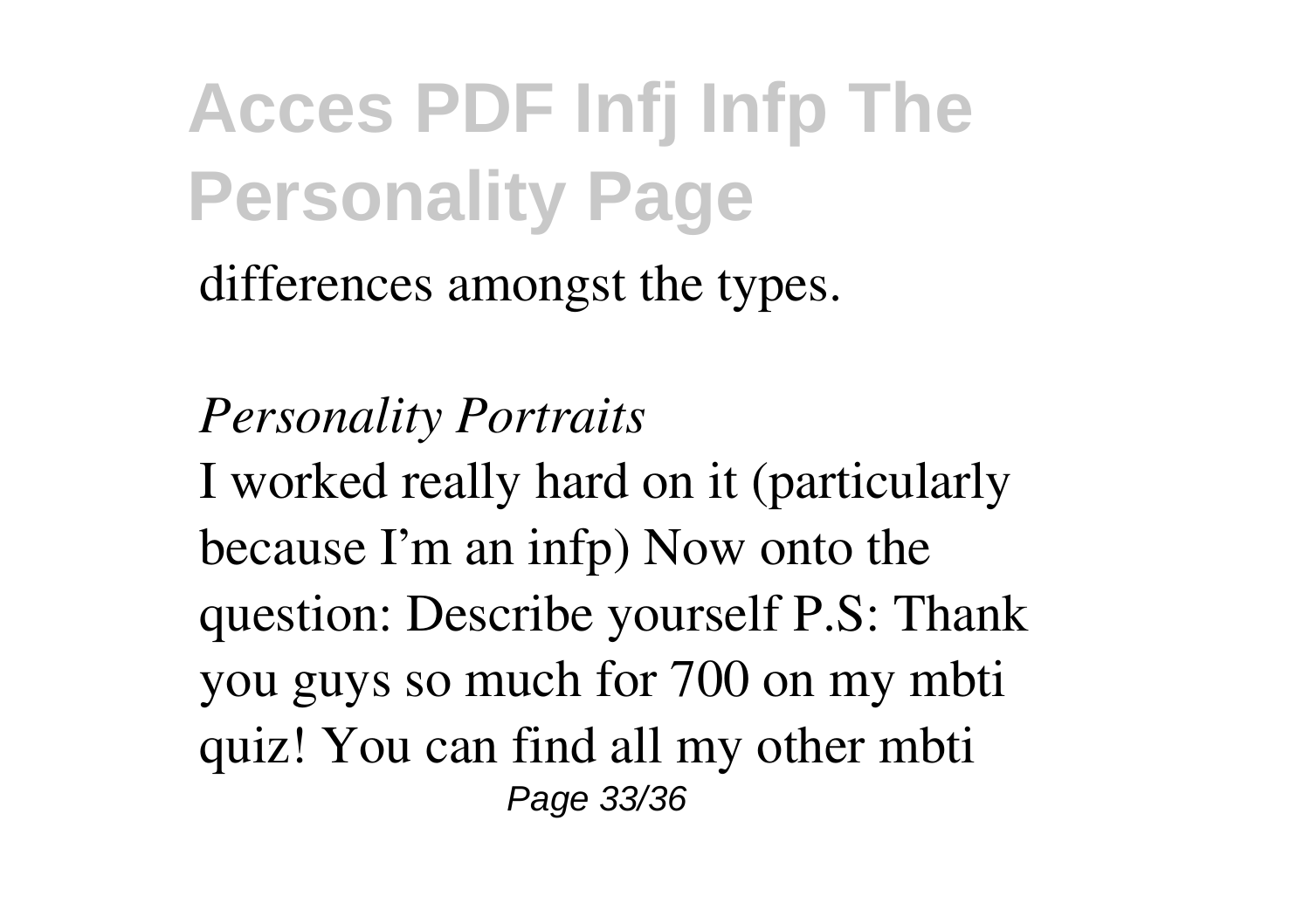quizzes by going to my profile and clicking mbti quizzes that should bring up all mbti quizzes I've done.

*Are you an Infj or Infp? (Myers Briggs Type indicator) - Quiz* The feeling bias that the INFP personality type has, combined with our preference Page 34/36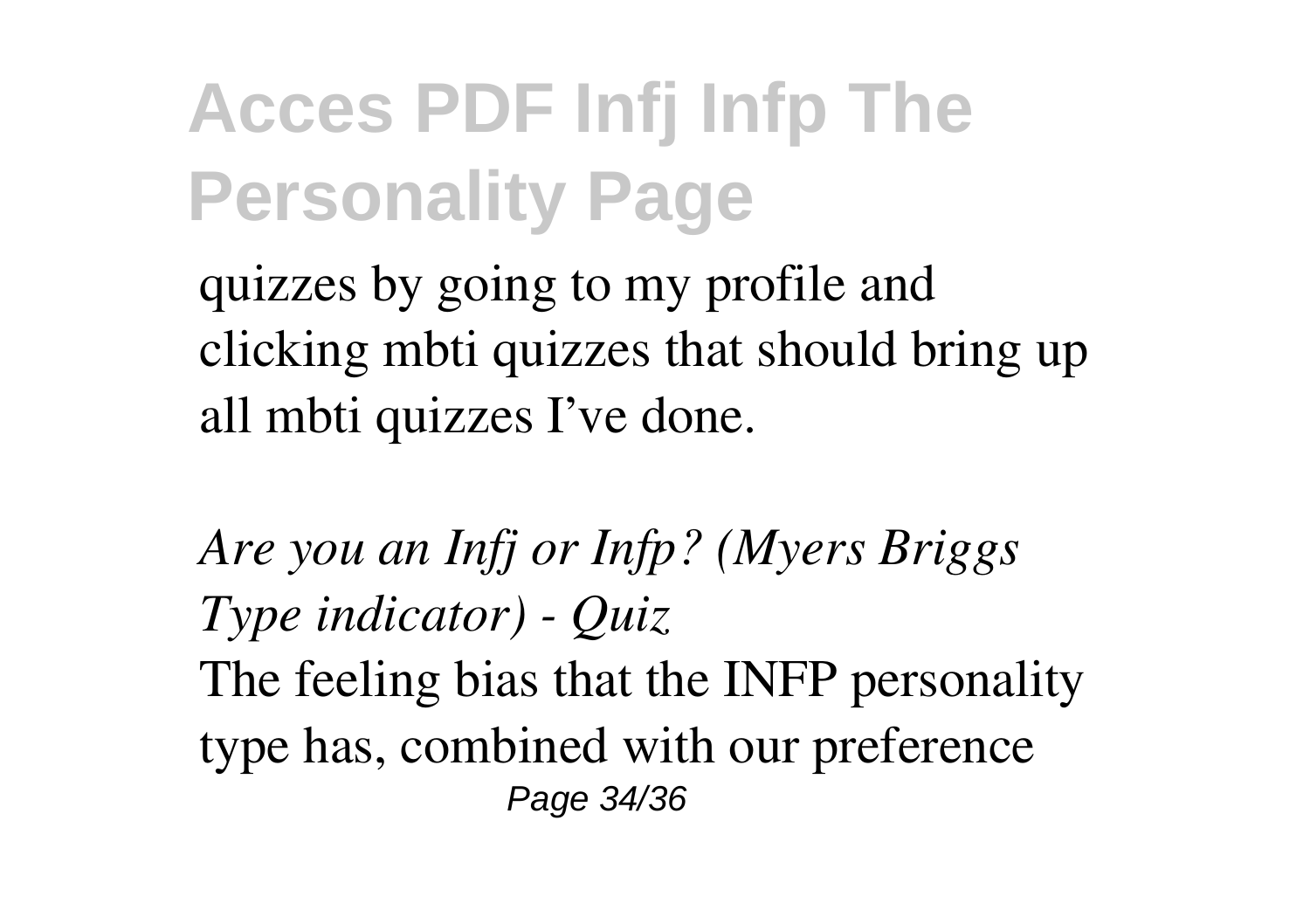for intuition and introversion, makes us very romantic. The preference for feeling makes relationships very important to us, while our introversion means we don't easily relate to people and look for longterm, exclusive bonds.